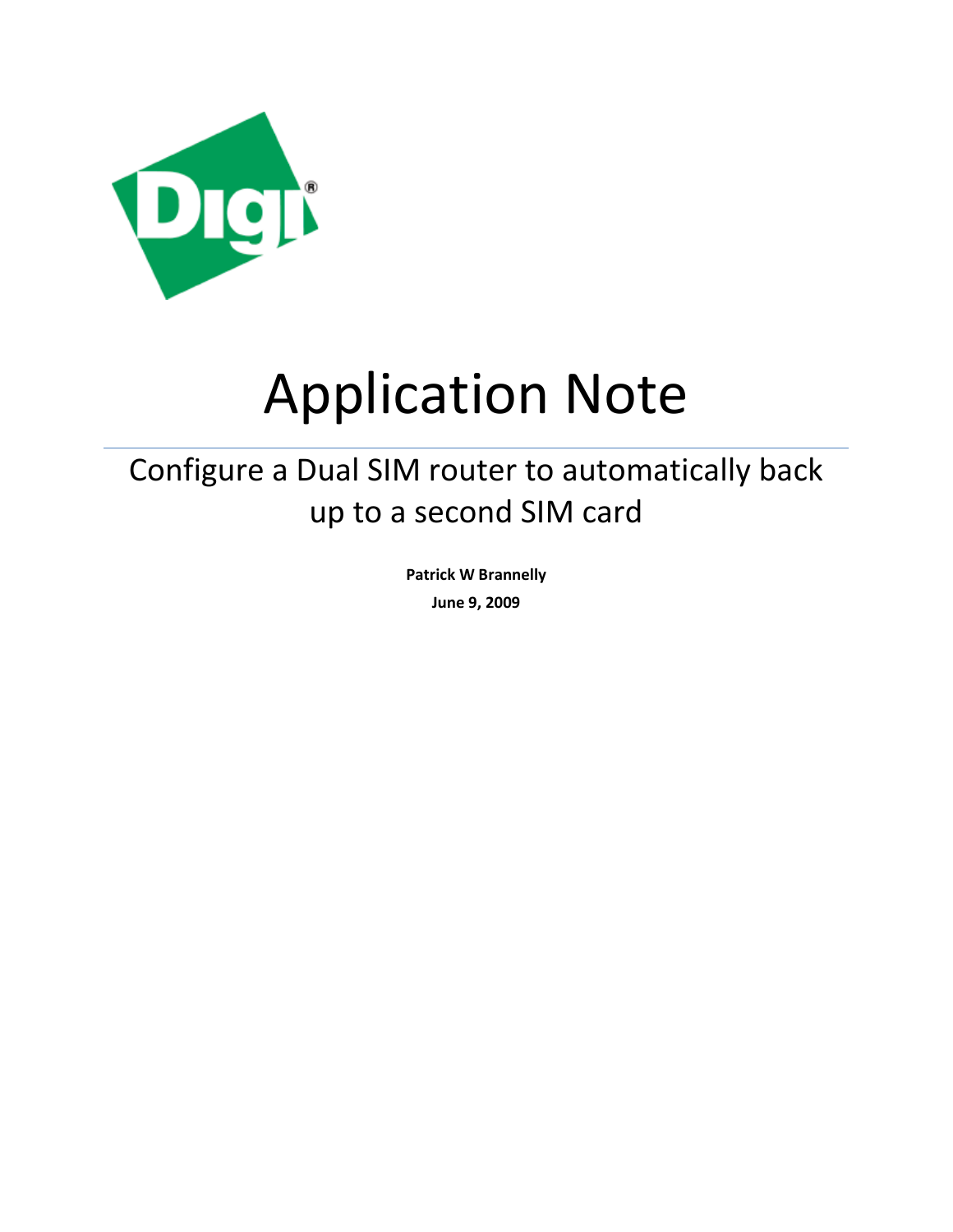## **Contents**

| $\mathbf{1}$   |       |  |  |  |
|----------------|-------|--|--|--|
|                | 1.1   |  |  |  |
|                | 1.2   |  |  |  |
|                | 1.3   |  |  |  |
|                | 1.4   |  |  |  |
| $\overline{2}$ |       |  |  |  |
|                | 2.1   |  |  |  |
|                | 2.1.1 |  |  |  |
|                | 2.2   |  |  |  |
|                | 2.2.1 |  |  |  |
|                | 2.3   |  |  |  |
|                | 2.3.1 |  |  |  |
|                | 2.3.2 |  |  |  |
|                | 2.4   |  |  |  |
|                | 2.4.1 |  |  |  |
|                | 2.4.2 |  |  |  |
|                | 2.5   |  |  |  |
|                | 2.5.1 |  |  |  |
|                | 2.6   |  |  |  |
|                | 2.6.1 |  |  |  |
|                | 2.7   |  |  |  |
|                | 2.7.1 |  |  |  |
|                | 2.8   |  |  |  |
|                | 2.9   |  |  |  |
|                | 2.9.1 |  |  |  |
|                | 2.9.2 |  |  |  |
| 3              |       |  |  |  |
|                | 3.1   |  |  |  |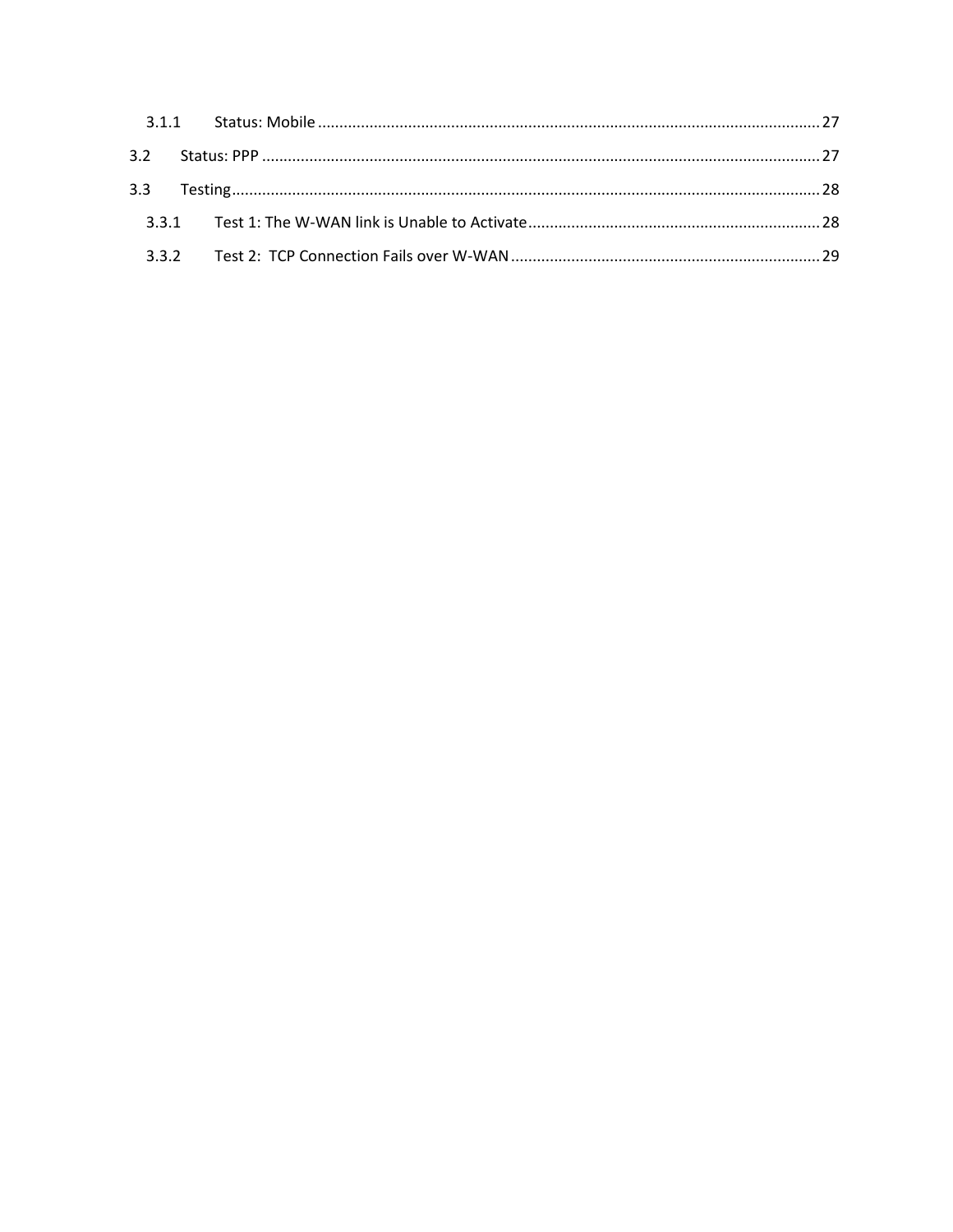## **Figures**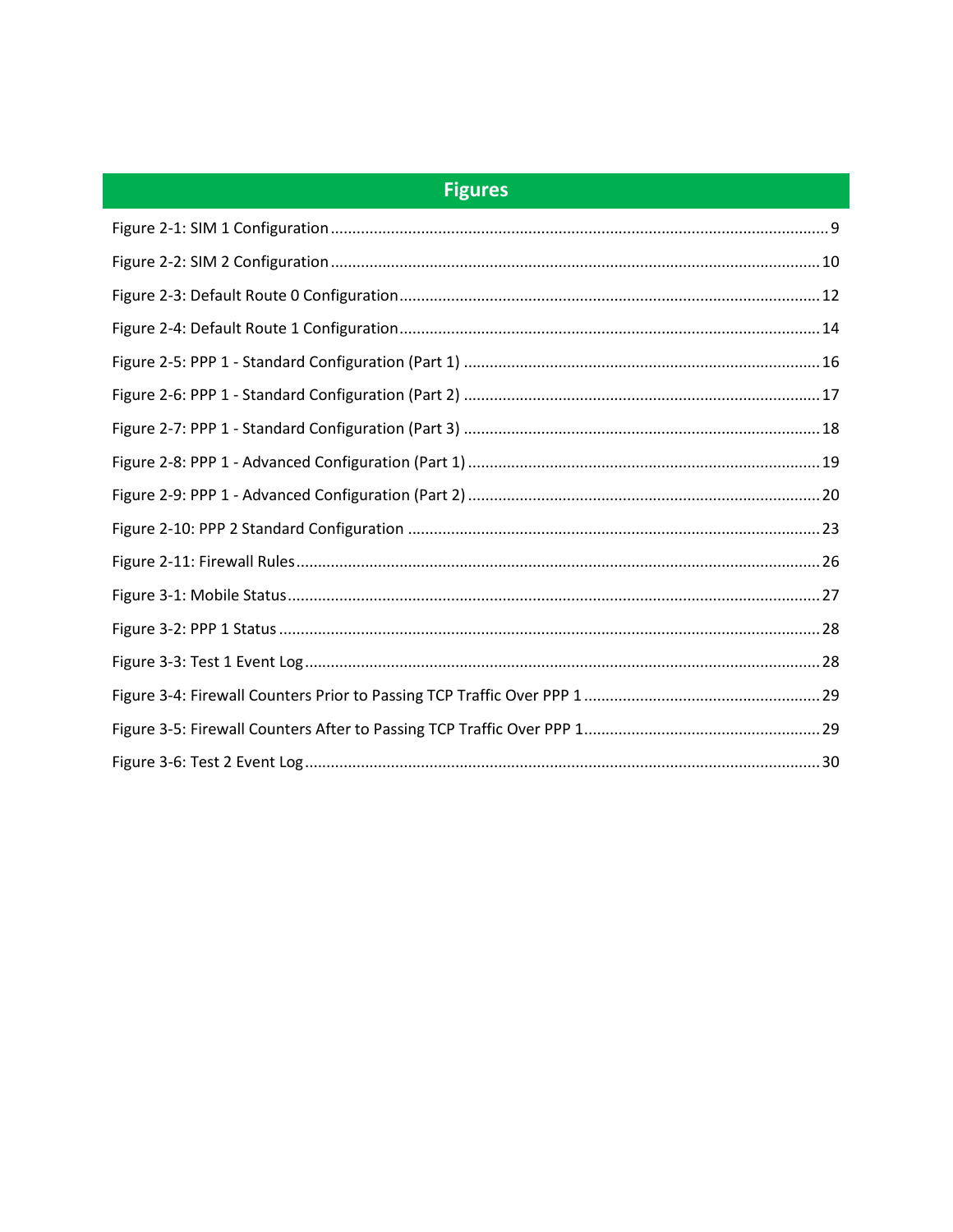## **Tables**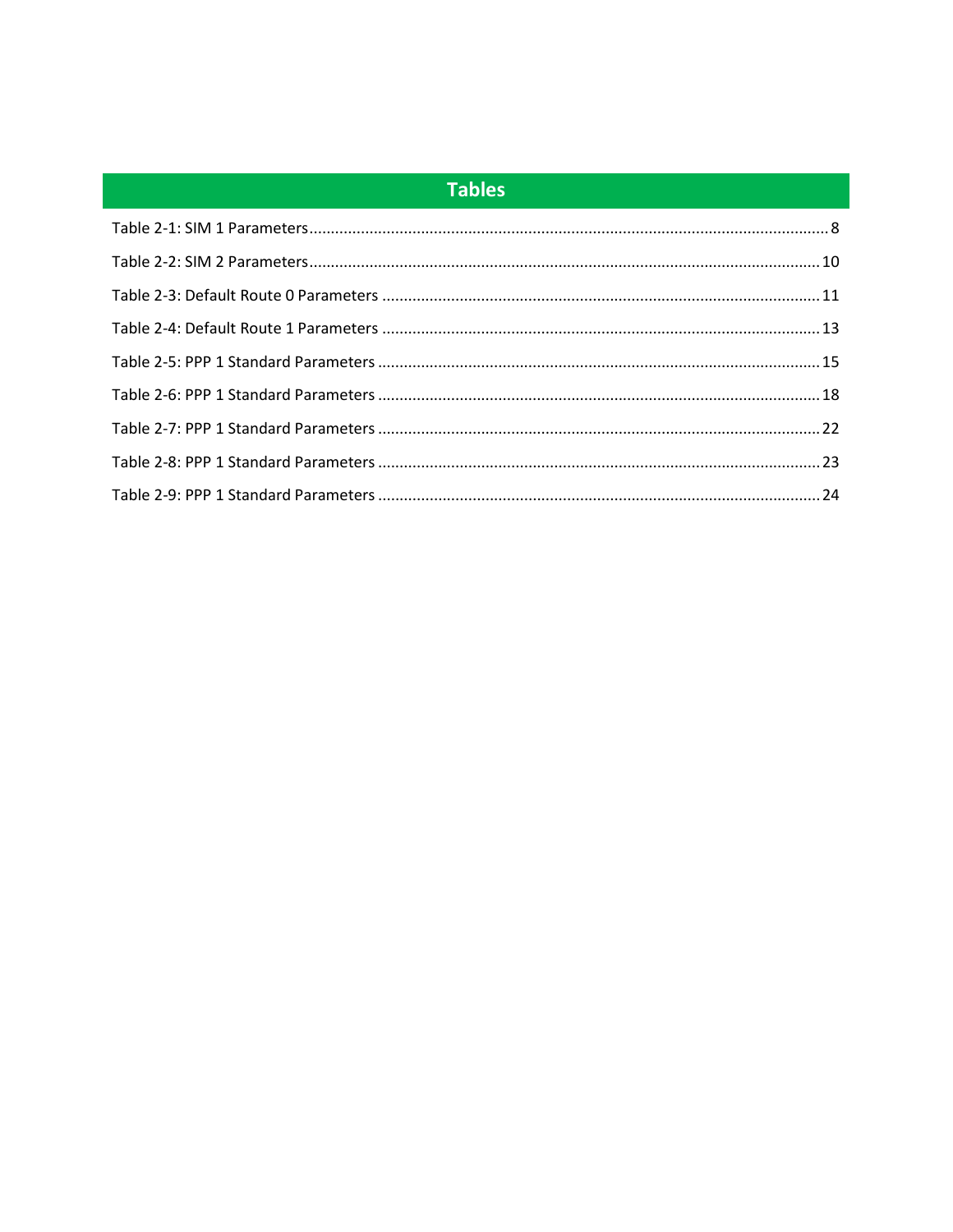## <span id="page-5-0"></span>**1 INTRODUCTION**

The configuration detailed in this note causes the Transport to monitor TCP traffic over an active W-WAN GSM connection to a specified IP address. When a problem is detected with the data transfer, the Transport will drop the active connection and activate the secondary W-WAN link using a second SIM card.

Other techniques for monitoring W-WAN connections (such as automatic pings) are available but not detailed in this application note.

It is also possible to monitor other types of traffic such as UDP or ICMP instead of TCP. Again these methods are not detailed in this application note.

## <span id="page-5-1"></span>*1.1 Outline*

There will be two distinct methods covered in this application note;

- 1. The first will be to back-up to a temporary "on demand" W-WAN connection using the second SIM card. Whenever the second SIM card is used, after a specified period of inactivity or after a maximum amount of time has been reached, the backup link will deactivate and the Transport will attempt to use the first SIM card again. This method is useful if it is not desirable to use the back-up SIM card indefinitely. (For example if some functionality is lost or the data charges are higher.)
- 2. The second method will cause the Transport to give each SIM and associated W-WAN link equal priority. Unless a problem is detected the Transport will permanently keep active whichever SIM card it happens to be using. This method is useful if maintaining a connection to a remote router is a priority.

## <span id="page-5-2"></span>*1.2 Assumptions*

This guide has been written for use by technically competent personnel with a good understanding of the communications technologies used in the product and of the requirements for their specific application. It also assumes a basic ability to access and navigate a Digi Transport router.

This application note applies only to;

**Model:** Digi Transport WR, SR or DR

**Firmware versions:** All firmware versions

**Configuration:** This Application Note assumes the Transport router is set to the factory default configuration. Most configuration commands are only shown if they differ from the factory default.

## <span id="page-5-3"></span>*1.3 Corrections*

Requests for corrections or amendments to this application note are welcome and should be addressed to: [support@digi.com.](mailto:support@digi.com)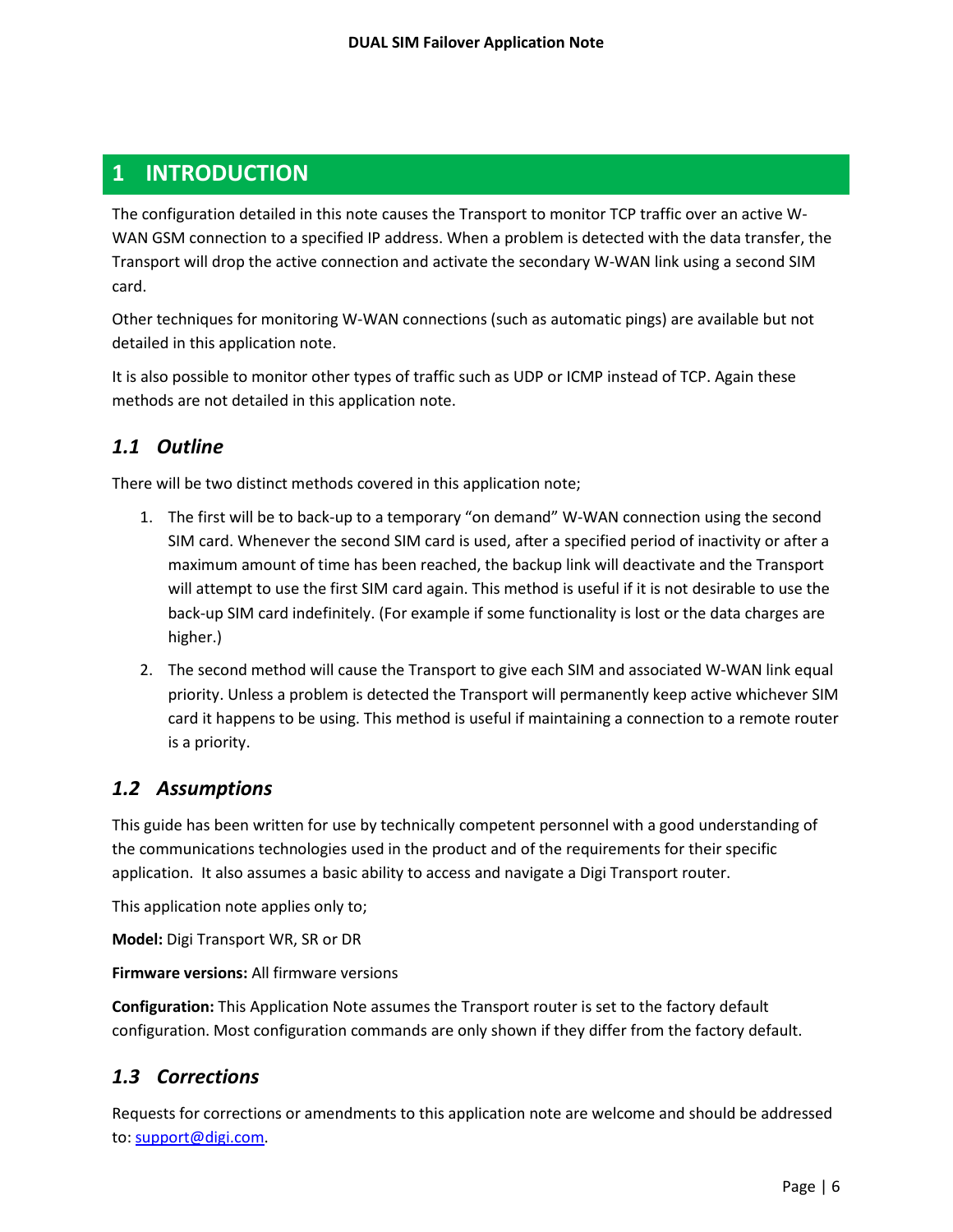Requests for new application notes can be sent to the same address.

## <span id="page-6-0"></span>*1.4 Version*

| Version Number Status |          |
|-----------------------|----------|
| 1.0                   | Released |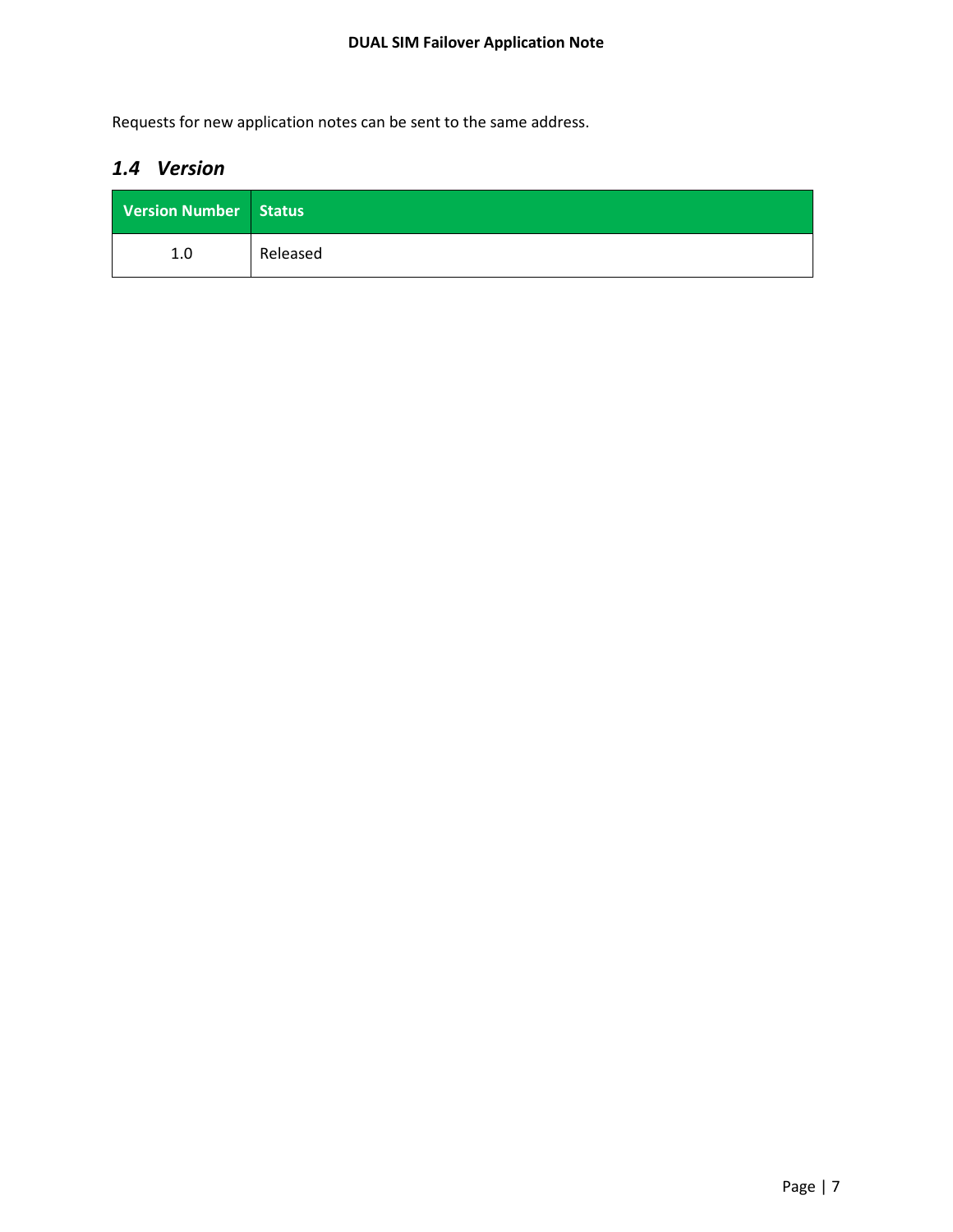## <span id="page-7-0"></span>**2 CONFIGURATION**

## <span id="page-7-1"></span>*2.1 W-WAN Module –SIM 1*

#### <span id="page-7-2"></span>**2.1.1 Configuration Parameters for SIM 1**

The configuration page is located under **Configuration - Interfaces>Mobile>W-WAN Module>SIM 1** 

Enter the APN (Access Point Name) and PIN number (if required) for SIM card 1. (Usually these will be provided by your mobile operator.) In the figure 2-1, the APN example is wap.cingular and there is no pin number. These settings will vary depending on the mobile operator.

<span id="page-7-3"></span>

| <b>Setting</b><br><b>Parameter</b>                                         |              | <b>Description</b>                     |  |
|----------------------------------------------------------------------------|--------------|----------------------------------------|--|
| <b>APN</b>                                                                 | wap.cingular | Enter the correct APN for your network |  |
| Enter the PIN number for your SIM card (if required)<br>1234<br><b>PIN</b> |              |                                        |  |

#### **Table 2-1: SIM 1 Parameters**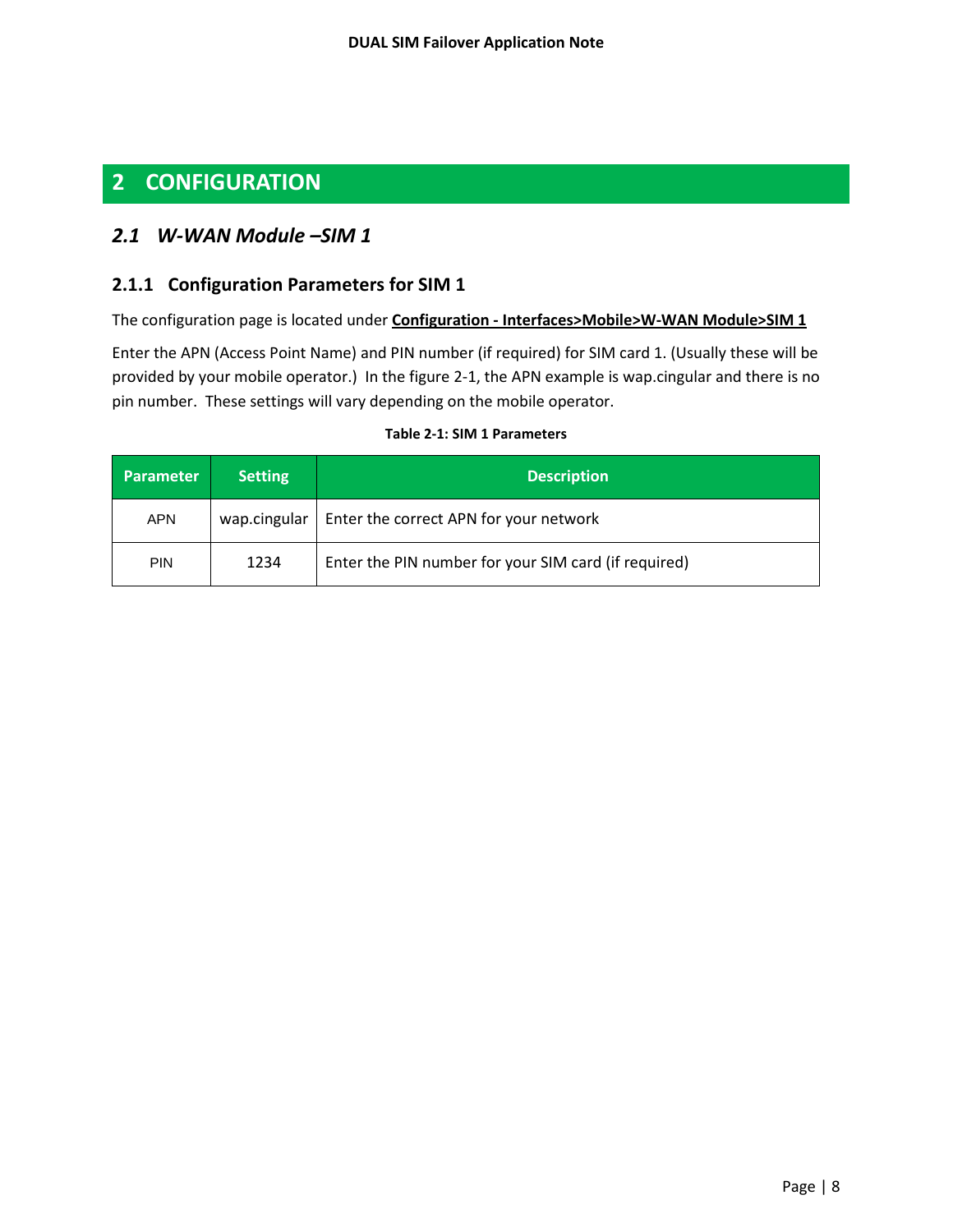| Configuration - Interfaces > Mobile > W-WAN Module > SIM 1 |               |  |
|------------------------------------------------------------|---------------|--|
| Configure: W-WAN Module SIM 1                              |               |  |
| APN:                                                       | wap.cingular  |  |
| Static IP address:                                         |               |  |
| Use back-up APN:                                           | Off $\vee$    |  |
| Back-up APN:                                               |               |  |
| Backup static IP address:                                  |               |  |
| Retry APN time (mins):                                     | 0             |  |
| PIN (Empty):                                               |               |  |
| Confirm PIN:                                               |               |  |
| PUK(Empty):                                                |               |  |
| Confirm PUK:                                               |               |  |
| Initialisation string 1:                                   | $+CGQREQ=1$   |  |
| Initialisation string 2:                                   | $+CGQMIN = 1$ |  |
| Initialisation string 3:                                   |               |  |
| Network preference/locking string:                         |               |  |
| Hang-up string:                                            |               |  |
| Post hang-up string:                                       |               |  |
| Intercall idle time (s):                                   | 0             |  |
| Link retries:                                              | 10            |  |
| Status retries:                                            | 30            |  |
| Signal strength event interval (mins): 0                   |               |  |
| Minimum attach interval (secs):                            | 0             |  |
| Power cycle on loss of registration:                       | W-WAN only V  |  |
| SMS message centre:                                        |               |  |

**Figure 2-1: SIM 1 Configuration**

## <span id="page-8-2"></span><span id="page-8-0"></span>*2.2 W-WAN Module –SIM 2*

#### <span id="page-8-1"></span>**2.2.1 Configuration Parameters for SIM 1**

The configuration page is located under **Configuration - Interfaces>Mobile>W-WAN Module>SIM 2** 

The configuration will be the same, although the information will be different if the carrier for SIM 2 differs from SIM 1. Enter the APN (Access Point Name) and PIN number (if required) for SIM card 1. (Usually these will be provided by your mobile operator.) In the figure 2-2, the APN example is wap.cingular and there is no pin number, the same settings for SIM 1. THIS IS CONFIGURATION IS FOR LAB PURPOSES AND IS NOT TYPICAL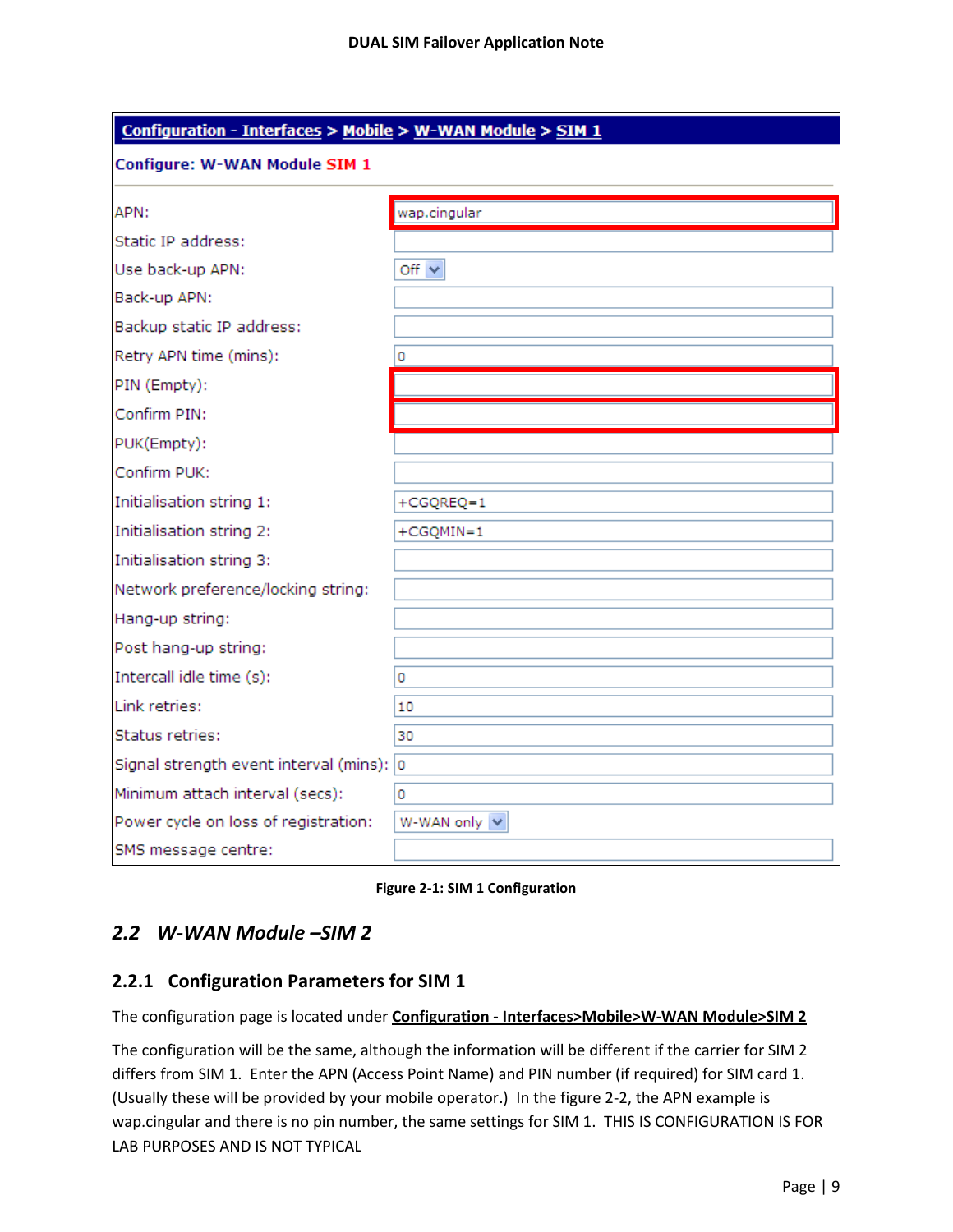#### **Table 2-2: SIM 2 Parameters**

<span id="page-9-1"></span>

| <b>Parameter</b> | <b>Setting</b> | <b>Description</b>                                   |  |
|------------------|----------------|------------------------------------------------------|--|
| <b>APN</b>       | wap.cingular   | Enter the correct APN for your network               |  |
| <b>PIN</b>       | 1234           | Enter the PIN number for your SIM card (if required) |  |

| Configuration - Interfaces > Mobile > W-WAN Module > SIM 2 |               |  |  |
|------------------------------------------------------------|---------------|--|--|
| Configure: W-WAN Module SIM 2                              |               |  |  |
| APN:                                                       | wap.cingular  |  |  |
| Static IP address:                                         |               |  |  |
| Use back-up APN:                                           | Off $\vee$    |  |  |
| Back-up APN:                                               |               |  |  |
| Backup static IP address:                                  |               |  |  |
| Retry APN time (mins):                                     | 0             |  |  |
| PIN(Empty):                                                |               |  |  |
| Confirm PIN:                                               |               |  |  |
| PUK(Empty):                                                |               |  |  |
| Confirm PUK:                                               |               |  |  |
| Initialisation string 1:                                   | $+CGQREQ=1$   |  |  |
| Initialisation string 2:                                   | $+CGQMIN = 1$ |  |  |
| Initialisation string 3:                                   |               |  |  |
| Hang-up string:                                            |               |  |  |
| Post hang-up string:                                       |               |  |  |
| Intercall idle time (s):                                   | 0             |  |  |
| Link retries:                                              | 10            |  |  |
| Status retries:                                            | 30            |  |  |
| Signal strength event interval (mins): 0                   |               |  |  |
| Minimum attach interval (secs):                            | 0             |  |  |
| Power cycle on loss of registration:                       | W-WAN only V  |  |  |
| SMS message centre:                                        |               |  |  |

<span id="page-9-0"></span>**Figure 2-2: SIM 2 Configuration**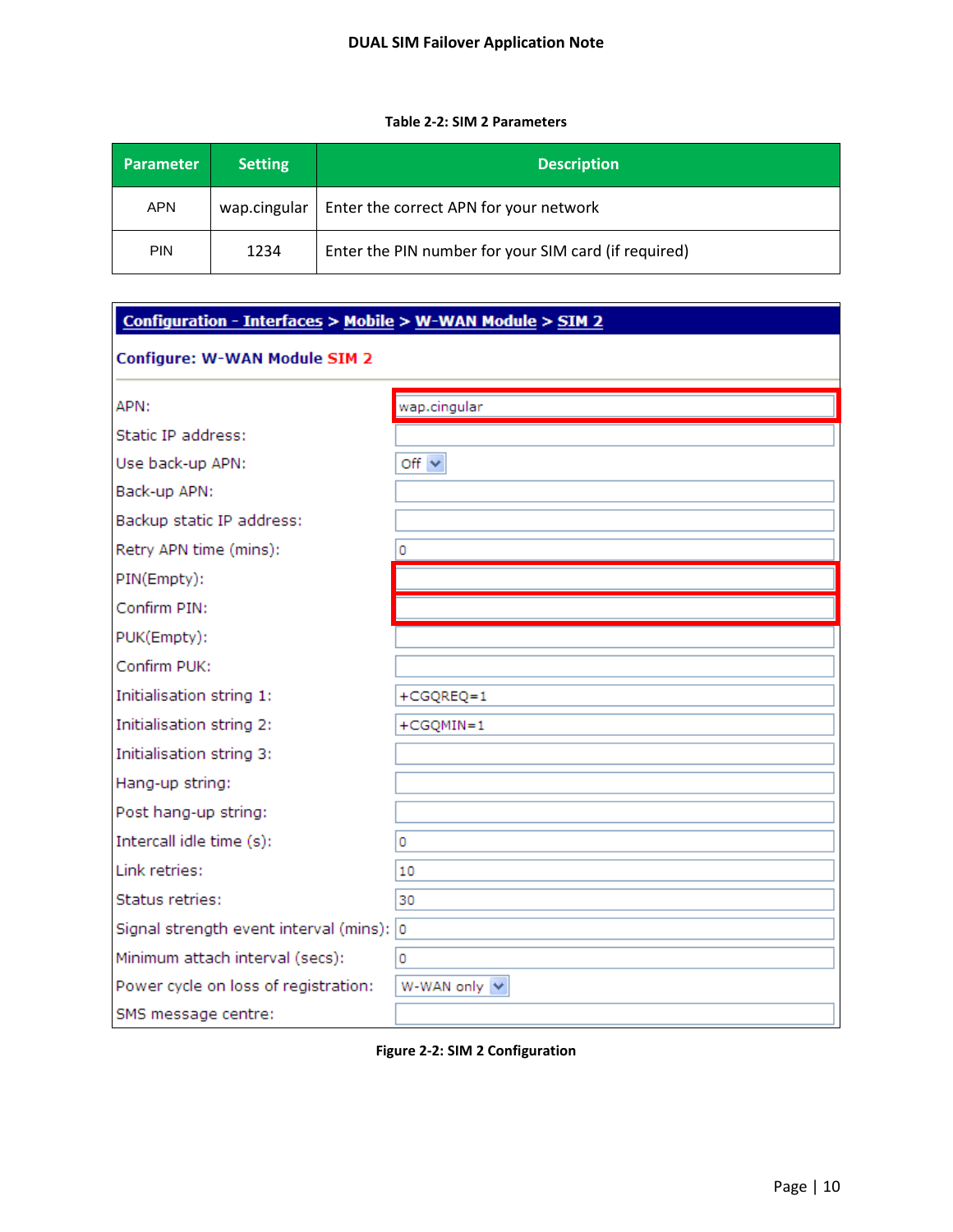## <span id="page-10-0"></span>*2.3 Default Routes*

## <span id="page-10-1"></span>**2.3.1 Configuration Parameters for Default Route 0**

Default route 0 is configured to send packets to non-local network destinations (e.g., Internet, WAN destinations) through PPP 1 by default.

The configuration page is located under **Configuration - Routing > Routing > Default Route 0** 

The configuration will be the same, although the information will be different if the carrier for SIM 2 differs from SIM 1. Enter the APN (Access Point Name) and PIN number (if required) for SIM card 1. (Usually these will be provided by your mobile operator.) In the figure 2-2, the APN is wap.cingular and there is no pin number, the same settings for SIM 1. THIS IS CONFIGURATION IS FOR LAB PURPOSES AND IS NOT TYPICAL

<span id="page-10-2"></span>

| <b>Parameter</b> | <b>Setting</b> | <b>Description</b>                                                                       |
|------------------|----------------|------------------------------------------------------------------------------------------|
| Interface:       | <b>PPP</b>     | Identifies the interface type to be associated with default route 0                      |
| Interface #:     | 1              | Identifies the instance number of the interface to be associated with<br>default route 0 |

#### **Table 2-3: Default Route 0 Parameters**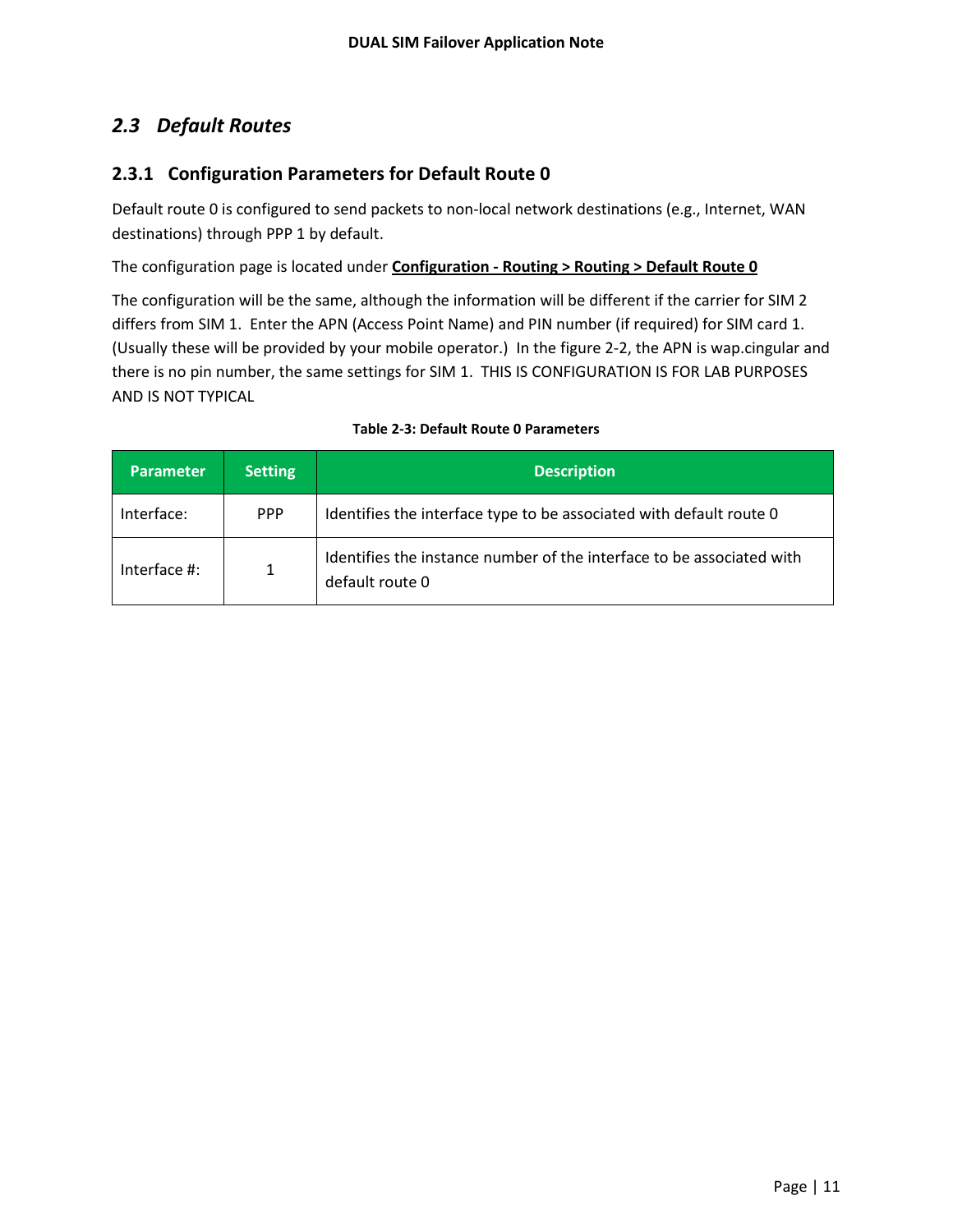| Configuration - Routing > Routing > Default Route 0<br>Configure: Default IP Route 0                                                    |                         |
|-----------------------------------------------------------------------------------------------------------------------------------------|-------------------------|
| Gateway:                                                                                                                                |                         |
| Source address:                                                                                                                         |                         |
| Source mask:                                                                                                                            |                         |
| Interface:                                                                                                                              | <b>PPP</b>              |
| Interface #:                                                                                                                            | 1                       |
| Connected metric:                                                                                                                       | 1                       |
| Disconnected metric:                                                                                                                    | 1                       |
| Redial delay:                                                                                                                           | 10                      |
| Enqueue only one packet during interface connection period:                                                                             | No                      |
| Initial powerup delay (s):                                                                                                              | 0                       |
| Deactivate Interface:                                                                                                                   | None <sup></sup>        |
| Deactivate Interface #:                                                                                                                 | 0                       |
| 2nd Deactivate Interface:                                                                                                               | None <sup></sup>        |
| 2nd Deactivate Interface #:                                                                                                             | 0                       |
| Remove OOS on this interface when this route deactivates:                                                                               | None                    |
| Remove OOS on this interface #:                                                                                                         | 0                       |
| Remove OOS status for this period of time (s):                                                                                          | 0                       |
| Interface activation failure retry interval (s):                                                                                        | 0                       |
| Deactivate interface after successful activation retry:                                                                                 | No                      |
| Recovery group #:                                                                                                                       | 0                       |
| Consecutive activation failures before applying route down time: 0                                                                      |                         |
| Use 2nd inactivity timeout when this route becomes available: $\begin{vmatrix} \n\end{vmatrix}$ No $\begin{vmatrix} \vee \end{vmatrix}$ |                         |
| Change the inactivity timeout for this PPP #:                                                                                           | 0                       |
| Include in RIP advertisements:                                                                                                          | Yes \                   |
| Cancel<br>OK                                                                                                                            | Show IPv4 Routing Table |

**Figure 2-3: Default Route 0 Configuration**

## <span id="page-11-1"></span><span id="page-11-0"></span>**2.3.2 Configuration Parameters for Default Route 1**

Default Route 1 is not set to any interface by default. It will need to be configured for W-WAN using SIM 2.

The configuration page is located under **Configuration - Routing > Routing > Default Route 1**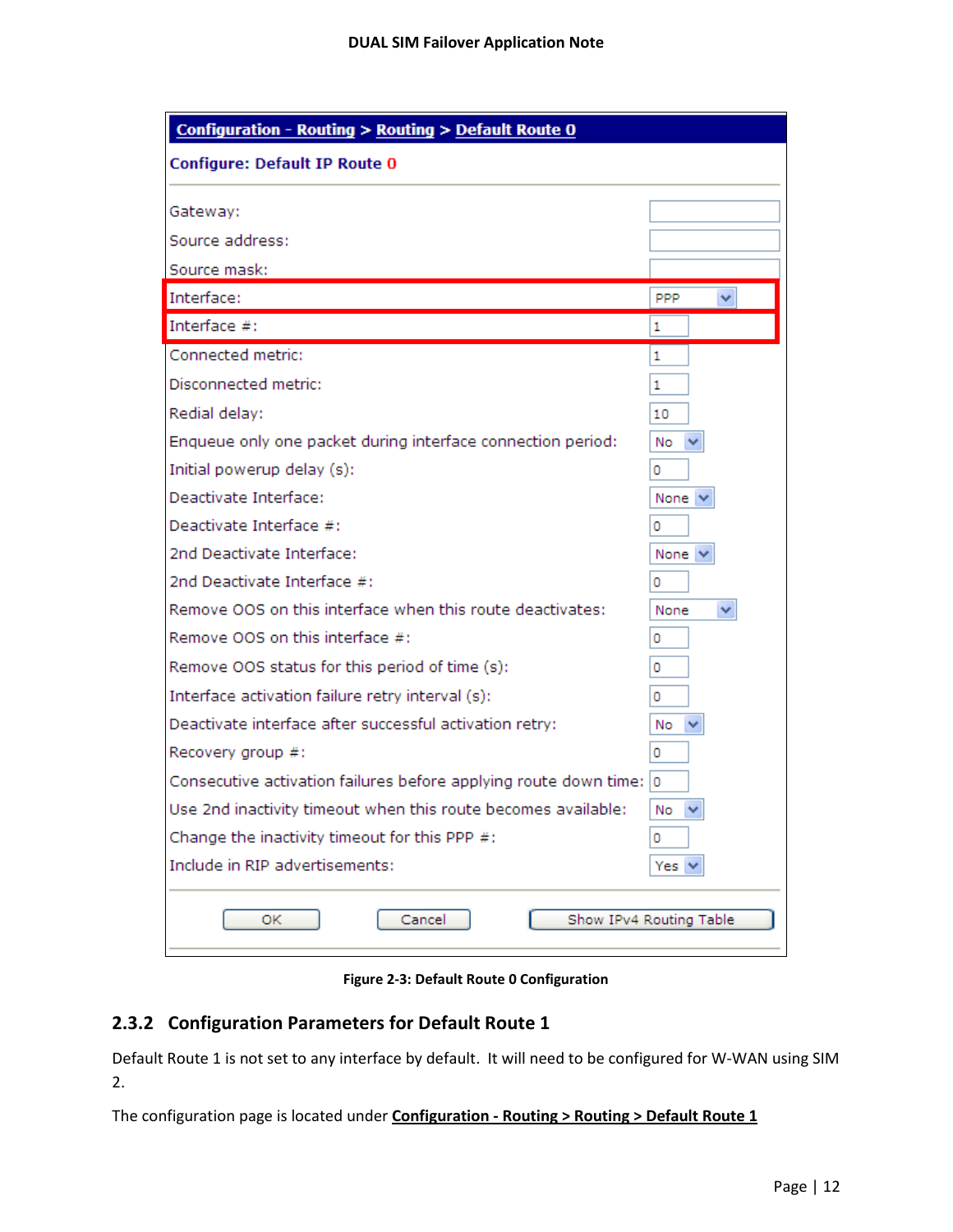The biggest differences are the interface number and the Initial Power Up Delay (s) setting to prevent conflicts between the two SIM connections.

<span id="page-12-0"></span>

| <b>Parameter</b>            | <b>Setting</b> | <b>Description</b>                                                                       |
|-----------------------------|----------------|------------------------------------------------------------------------------------------|
| Interface:                  | <b>PPP</b>     | Identifies the interface type to be associated with default<br>route 0                   |
| Interface $\#$ :            | 1              | Identifies the instance number of the interface to be<br>associated with default route 0 |
| Initial Power Up Delay (s): | 120            | Delays activation of the PPP 2 link after power-up for two<br>minutes (recommended).     |

**Table 2-4: Default Route 1 Parameters**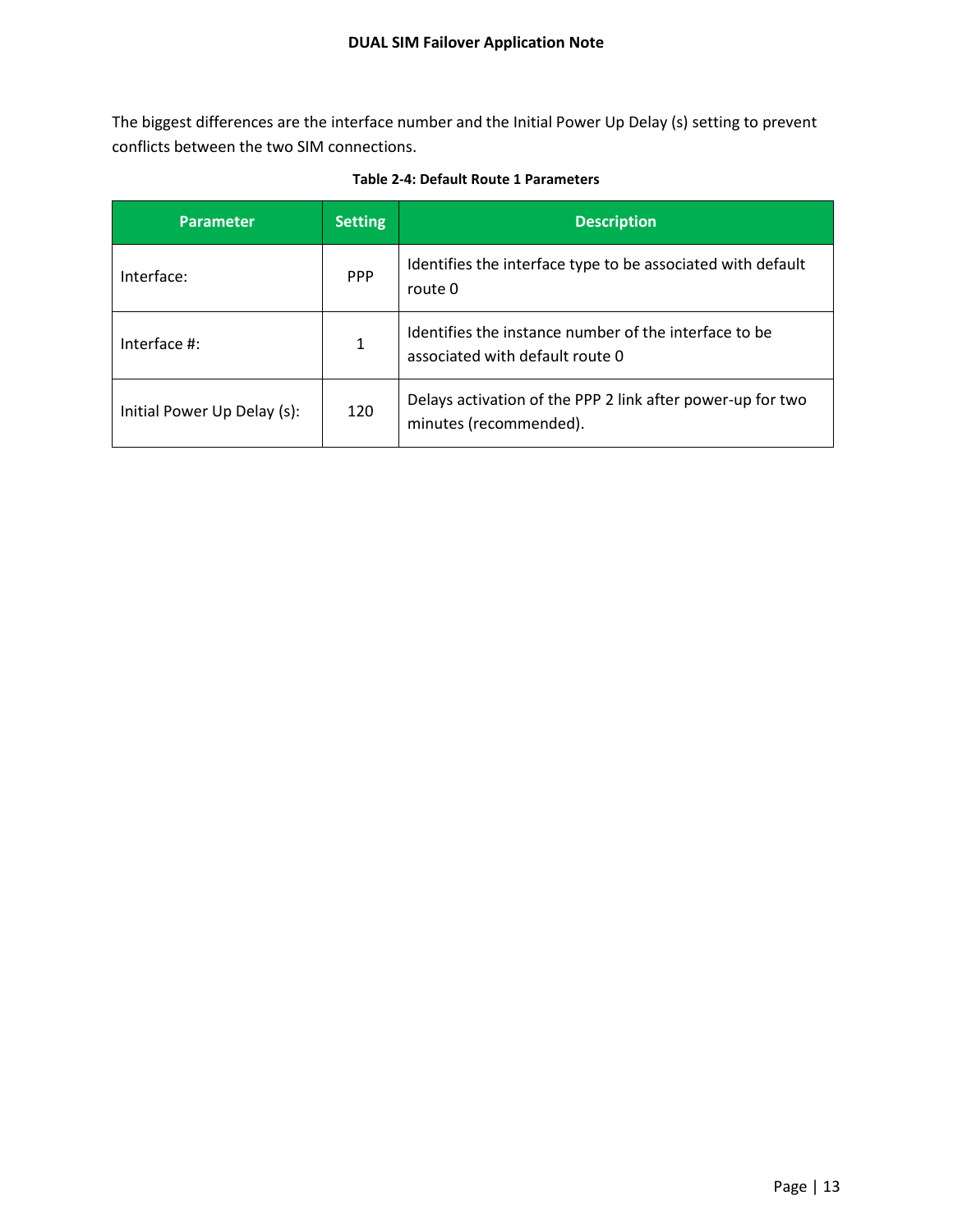| <b>Configure: Default IP Route 1</b>                                                                                 |             |
|----------------------------------------------------------------------------------------------------------------------|-------------|
| Gateway:                                                                                                             |             |
| Source address:                                                                                                      |             |
| Source mask:                                                                                                         |             |
| Interface:                                                                                                           | PPP         |
| Interface #:                                                                                                         | 2           |
| Connected metric:                                                                                                    | 1           |
| Disconnected metric:                                                                                                 | 1           |
| Redial delay:                                                                                                        | 10          |
| Enqueue only one packet during interface connection period:                                                          | $No \sim$   |
| Initial powerup delay (s):                                                                                           | 120         |
| Deactivate Interface:                                                                                                | None $\vee$ |
| Deactivate Interface #:                                                                                              | 0           |
| 2nd Deactivate Interface:                                                                                            | None $\vee$ |
| 2nd Deactivate Interface #:                                                                                          | 0           |
| Remove OOS on this interface when this route deactivates:                                                            | None<br>v   |
| Remove OOS on this interface #:                                                                                      | 0           |
| Remove OOS status for this period of time (s):                                                                       | 0           |
| Interface activation failure retry interval (s):                                                                     | 0           |
| Deactivate interface after successful activation retry:                                                              | No          |
| Recovery group #:                                                                                                    | 0           |
| Consecutive activation failures before applying route down time: 0                                                   |             |
| Use 2nd inactivity timeout when this route becomes available: $\begin{vmatrix} N_0 & N_1 \\ N_2 & N_2 \end{vmatrix}$ |             |
| Change the inactivity timeout for this PPP #:                                                                        | 0           |
| Include in RIP advertisements:                                                                                       | Yes I       |

**Figure 2-4: Default Route 1 Configuration**

## <span id="page-13-2"></span><span id="page-13-0"></span>*2.4 PPP 1 Interface Configuration for SIM 1*

## <span id="page-13-1"></span>**2.4.1 PPP 1 Standard Page**

The configuration page is located under **Configuration - Interfaces > PPP > PPP 0 - 4 > PPP 1 > Standard.**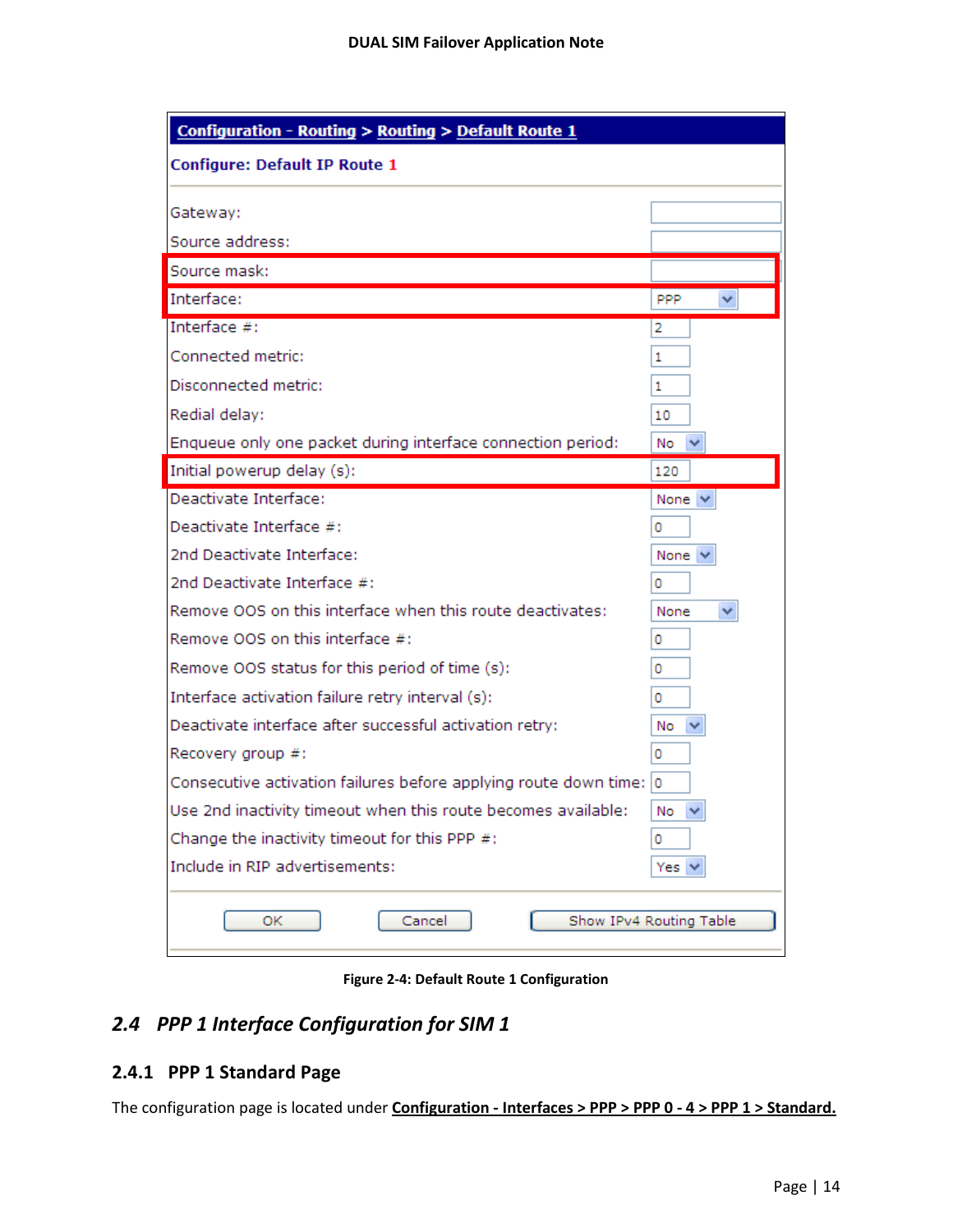PPP 1 is configured for W-WAN SIM 1 by default, but there are a few more parameters to configure to support failover. The following table and figures show these parameters and their settings:

<span id="page-14-0"></span>

| <b>Parameter</b>             | <b>Setting</b>       | <b>Description</b>                                                      |
|------------------------------|----------------------|-------------------------------------------------------------------------|
| Dial-out number:             | $*98*1#$             | Dial string to attach to the GSM network                                |
| Use W-WAN/external<br>modem: | Any W-WAN<br>channel | Configures the router to use any W-WAN channel                          |
| W-WAN SIM:                   | SIM <sub>1</sub>     | Configures the W-WAN link on PPP 1 to use SIM<br>card 1                 |
| Username:                    | Username             | Username provided by the mobile carrier                                 |
| Password:                    |                      | Password provided by the mobile carrier                                 |
| Confirm Password:            |                      | Same as above                                                           |
| Always On Mode:              | ON                   | Auto activates PPP 1 and keeps the link up                              |
| Firewall:                    | ON                   | Activates the Firewall/Stateful Route Inspection on<br>PPP <sub>1</sub> |
| Local IP Address:            | 0.0.0.0              | Requests an IP address from the mobile carrier                          |

**Table 2-5: PPP 1 Standard Parameters**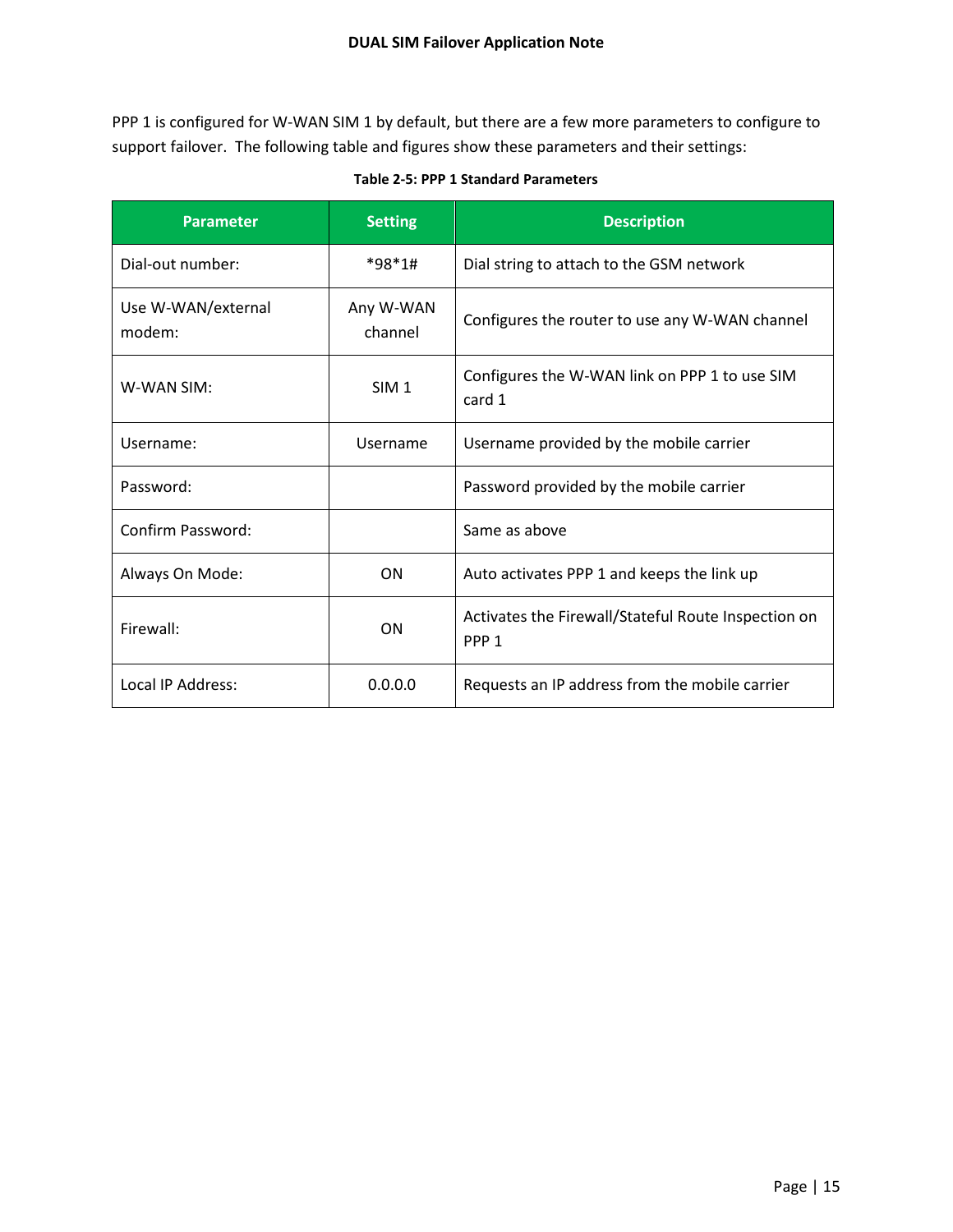| Configuration - Interfaces > PPP > PPP 0 - 4 > PPP 1 > Standard       |                                   |
|-----------------------------------------------------------------------|-----------------------------------|
| Configure: PPP 1 (Standard)                                           |                                   |
| Name:                                                                 |                                   |
| IP Analysis:                                                          | On $\vee$                         |
| PPP Analysis:                                                         | Off $\vee$                        |
| Answering:                                                            | Off $\vee$                        |
| Metric:                                                               | 1                                 |
| Calling number:                                                       |                                   |
| MSN:                                                                  |                                   |
| Sub-address:                                                          |                                   |
| CLI:                                                                  |                                   |
| Remote access options:                                                | No restrictions<br>$\checkmark$   |
| Dial-out prefix:                                                      |                                   |
| Dial-out number:                                                      | *98*1#                            |
| Dial-out number #2:                                                   |                                   |
| Dial-out number #3:                                                   |                                   |
| Dial-out number #4:                                                   |                                   |
| Use W-WAN/external modem:                                             | $\checkmark$<br>Any W-WAN channel |
| Detach W-WAN on link failure:                                         | $No \vee$                         |
| Detach W-WAN between connection attempts:                             | $No \nightharpoonup$              |
| W-WAN SIM:                                                            | $SIM 1 \vee$                      |
| Username:                                                             |                                   |
| Password (Empty):                                                     |                                   |
| Confirm password:                                                     |                                   |
| AODI NUA:                                                             |                                   |
| Always on mode:                                                       | v<br>On                           |
| AODI delay (s):                                                       | 0                                 |
| AODI delay when other PPPs inhibited by this one are connected (s): 0 |                                   |
|                                                                       |                                   |

<span id="page-15-0"></span>**Figure 2-5: PPP 1 - Standard Configuration (Part 1)**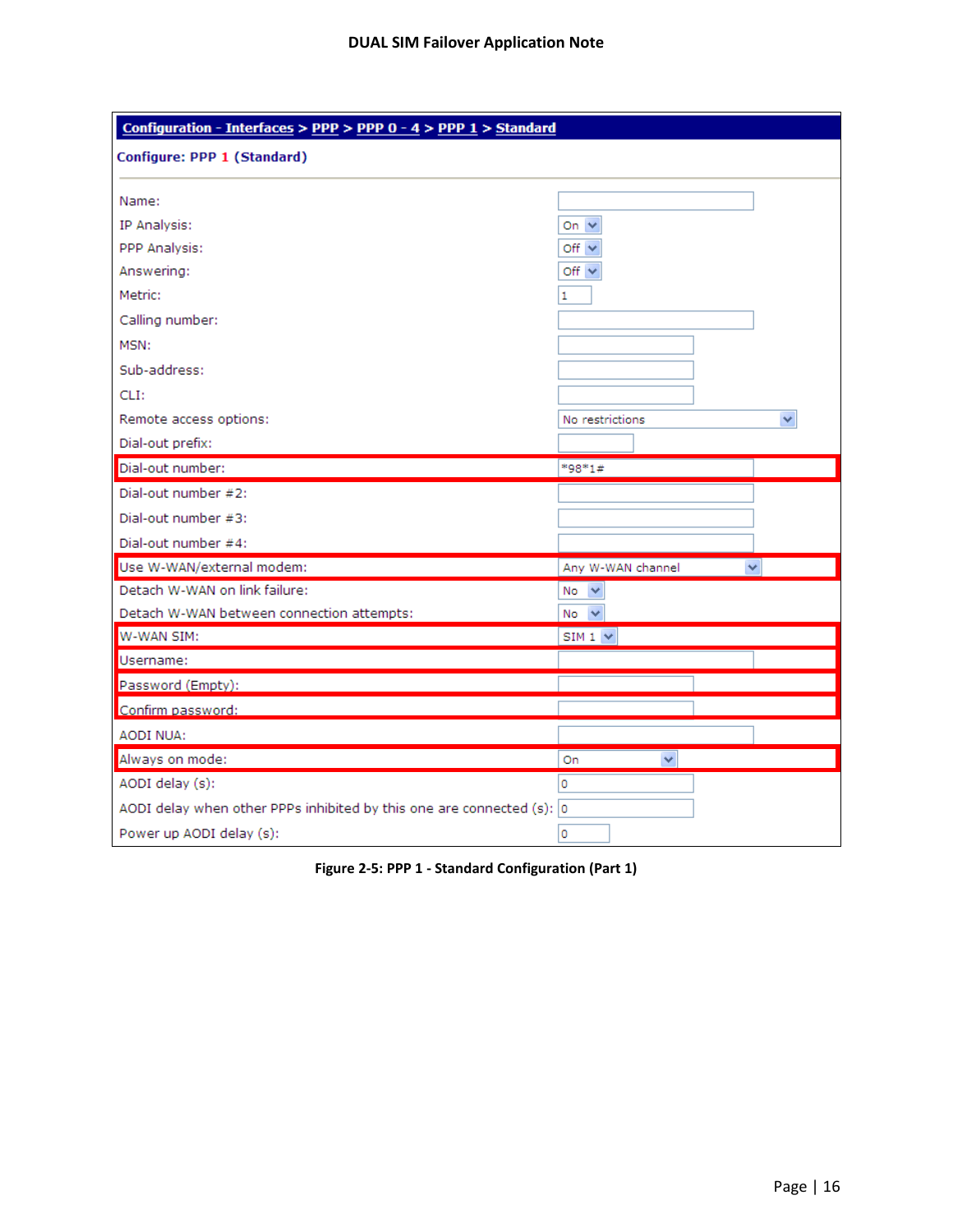| Configuration - Interfaces > PPP > PPP 0 - 4 > PPP 1 > Standard |                             |
|-----------------------------------------------------------------|-----------------------------|
| Go out of service if first AODI connections fail:               | $\checkmark$<br>No          |
| DNS server:                                                     |                             |
| Secondary DNS server:                                           |                             |
| DNS IP served to peer:                                          |                             |
| Secondary DNS IP served to peer:                                |                             |
| Multi-link:                                                     | Off $\vee$                  |
| Inactivity timeout (s):                                         | 0                           |
| Inactivity timeout #2 (s):                                      | 0                           |
| RX packet Inactivity timeout (s):                               | 0                           |
| Traffic activation inactivity timeout (s):                      | 0                           |
| Minimum link up-time (s):                                       | 0                           |
| Maximum link up-time (s):                                       | 0                           |
| Maximum negotiation time (s):                                   | 80                          |
|                                                                 |                             |
| Firewall:                                                       | On $\vee$                   |
| IGMP:                                                           | Off $\vee$                  |
| IPSec:                                                          | Off                         |
| QOS:                                                            | Off $\vee$                  |
| RIP version:                                                    | Off<br>v                    |
| RIP destination IP address list:                                |                             |
| RIP authentication method:                                      | Access list<br>$\checkmark$ |
| Only send RIP when interface is in service:                     | No<br>$\checkmark$          |
| Include in RIP advertisements:                                  | Yes $\vee$                  |
| DEFLATE compression:                                            | Off $\vee$                  |
| MPPE encryption:                                                | Off $\vee$                  |
| MPPE key size:                                                  | Auto<br>×.                  |
| Time band:                                                      | ×                           |
| Log event up-time (mins):                                       | 0                           |

<span id="page-16-0"></span>**Figure 2-6: PPP 1 - Standard Configuration (Part 2)**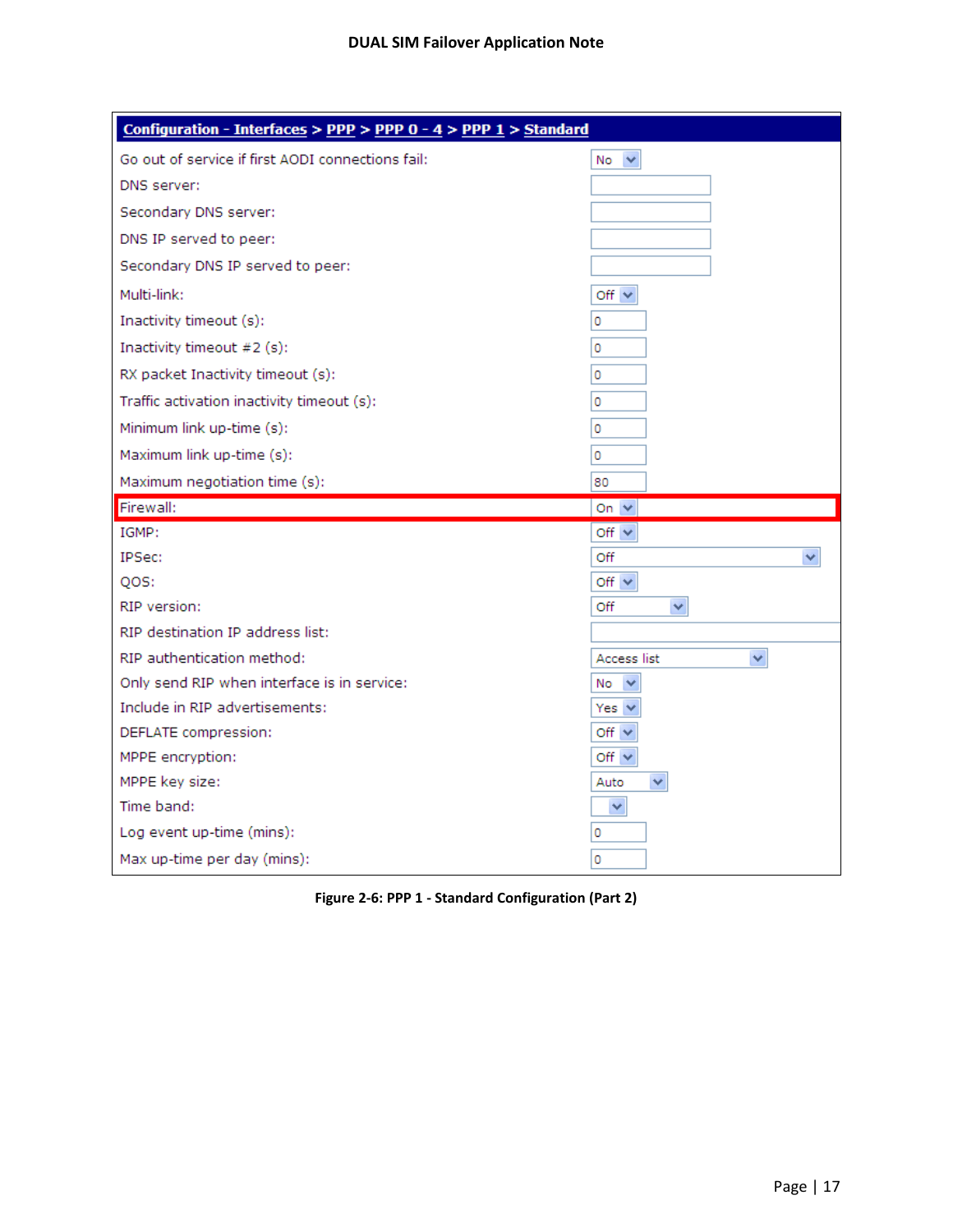| Configuration - Interfaces > PPP > PPP 0 - 4 > PPP 1 > Standard |                        |
|-----------------------------------------------------------------|------------------------|
|                                                                 |                        |
| Local IP address:                                               | 0.0.0.0                |
| Remote IP address pool minimum:                                 | 10,10,10,0             |
| Remote IP address pool range:                                   | 5                      |
| Remote network address:                                         | 0.0.0.0                |
| Remote network mask:                                            | 255.255.255.255        |
| NAT mode:                                                       | NAT<br>$\checkmark$    |
| NAT source IP address:                                          |                        |
| OK.                                                             | Cancel                 |
| Load answering defaults                                         | Load dialling defaults |

**Figure 2-7: PPP 1 - Standard Configuration (Part 3)**

## <span id="page-17-1"></span><span id="page-17-0"></span>**2.4.2 PPP 1 Advanced Settings**

The configuration page is located under **Configuration - Interfaces > PPP > PPP 0 - 4 > PPP 1 > Advanced.**

The following table shows the parameters and their settings, and the figures show other parameters that need to be enabled:

|  |  |  | Table 2-6: PPP 1 Standard Parameters |
|--|--|--|--------------------------------------|
|--|--|--|--------------------------------------|

<span id="page-17-2"></span>

| <b>Parameter</b>                                       | <b>Setting</b> | <b>Description</b>                                                                       |
|--------------------------------------------------------|----------------|------------------------------------------------------------------------------------------|
| Auto-activation attempts<br>allowed:                   | 5              | Allows PPP 1 a total of 5 activation attempts before<br>the PPP 2 link can override it   |
| Inhibit auto-activation when<br>these PPPs are active: | 2              | Configures PPP 1 to inhibit PPP 2 from raising its W-<br>WAN link whilst PPP 1 is active |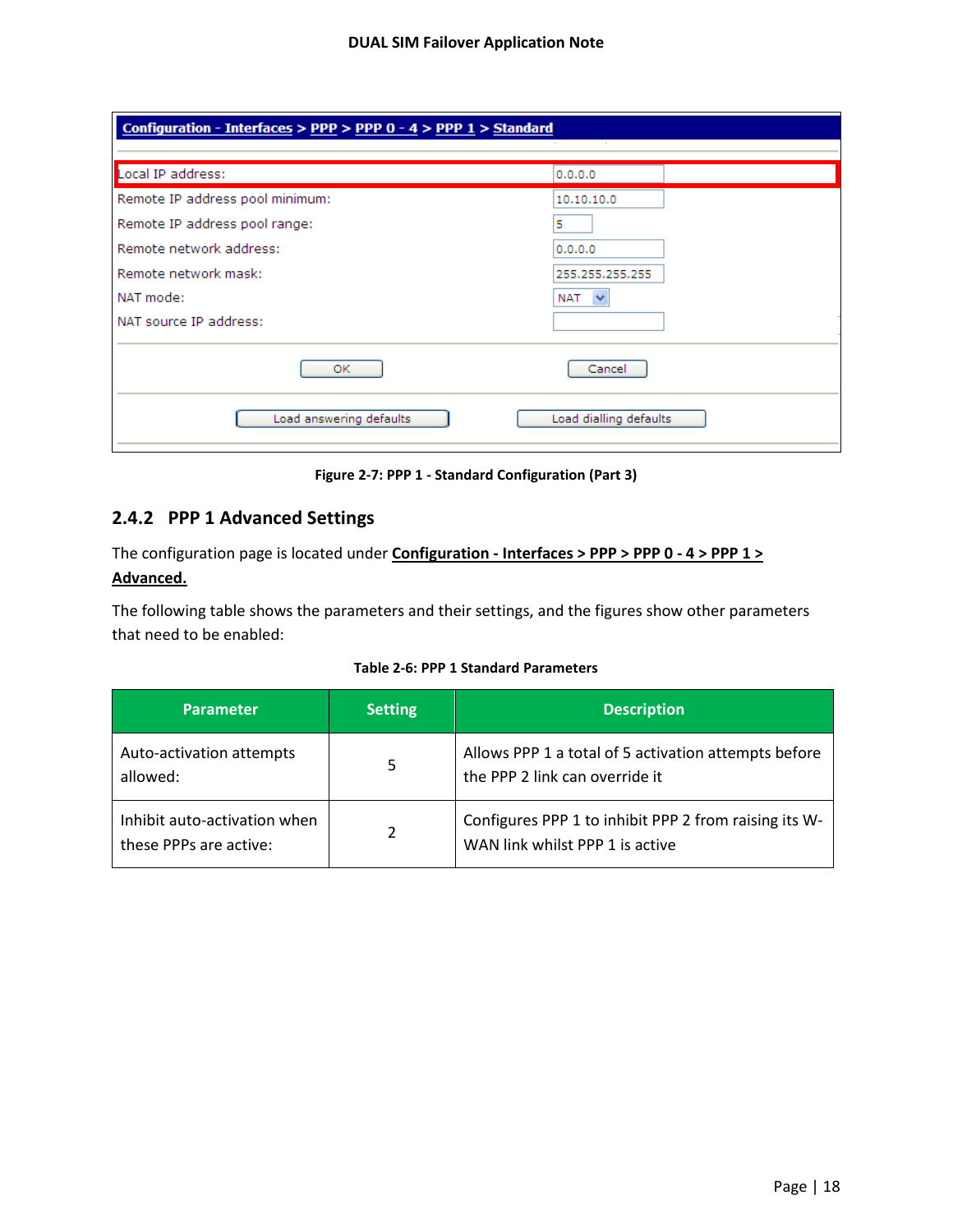| Configuration - Interfaces > PPP > PPP 0 - 4 > PPP 1 > Advanced |                      |  |
|-----------------------------------------------------------------|----------------------|--|
| Configure: PPP 1 (Advanced)                                     |                      |  |
| Desired local ACCM:                                             | 0x00000000           |  |
| Desired local MRU:                                              | 1500                 |  |
| Desired remote ACCM:                                            | 0xfffffffff          |  |
| Desired remote MRU:                                             | 1500                 |  |
| DNS server port:                                                | 53                   |  |
| Request local ACFC:                                             | Yes $ v $            |  |
| Request BACP:                                                   | No<br>$\checkmark$   |  |
| Request callback:                                               | $No \sim$            |  |
| Allow remote to request callback:                               | Off<br>v             |  |
| Request IPCP local address option:                              | Yes $ v $            |  |
| Request local PAP authentication:                               | $No \nightharpoonup$ |  |
| Request local CHAP authentication:                              | $No \nightharpoonup$ |  |
| Request local compression:                                      | Yes $ v $            |  |
| Request local PFC:                                              | Yes $ v $            |  |
| Request remote ACFC:                                            | No<br>$\checkmark$   |  |
| Request IPCP remote address option:                             | $No \nightharpoonup$ |  |
| Request remote PAP authentication:                              | Yes $\vee$           |  |
| Request remote CHAP authentication:                             | $\checkmark$<br>No   |  |
| Request remote compression:                                     | No<br>$\checkmark$   |  |
| Request remote PFC:                                             | No<br>$\checkmark$   |  |
| TCP transmit buffer size (bytes):                               | 0                    |  |
| LCP echo request interval (s):                                  | 0                    |  |
| Reset link after this many failed LCP echo requests:            | 0                    |  |
| PING request interval (s):                                      | 0                    |  |
| No PING response request interval (s):                          | 0                    |  |
| PING response timeout (s):                                      | 0                    |  |
| New connections to resume with previous PING interval:          | No                   |  |
| Only send PINGs when interface is in service:                   | No                   |  |
| PING size (octets):                                             | 0                    |  |

<span id="page-18-0"></span>**Figure 2-8: PPP 1 - Advanced Configuration (Part 1)**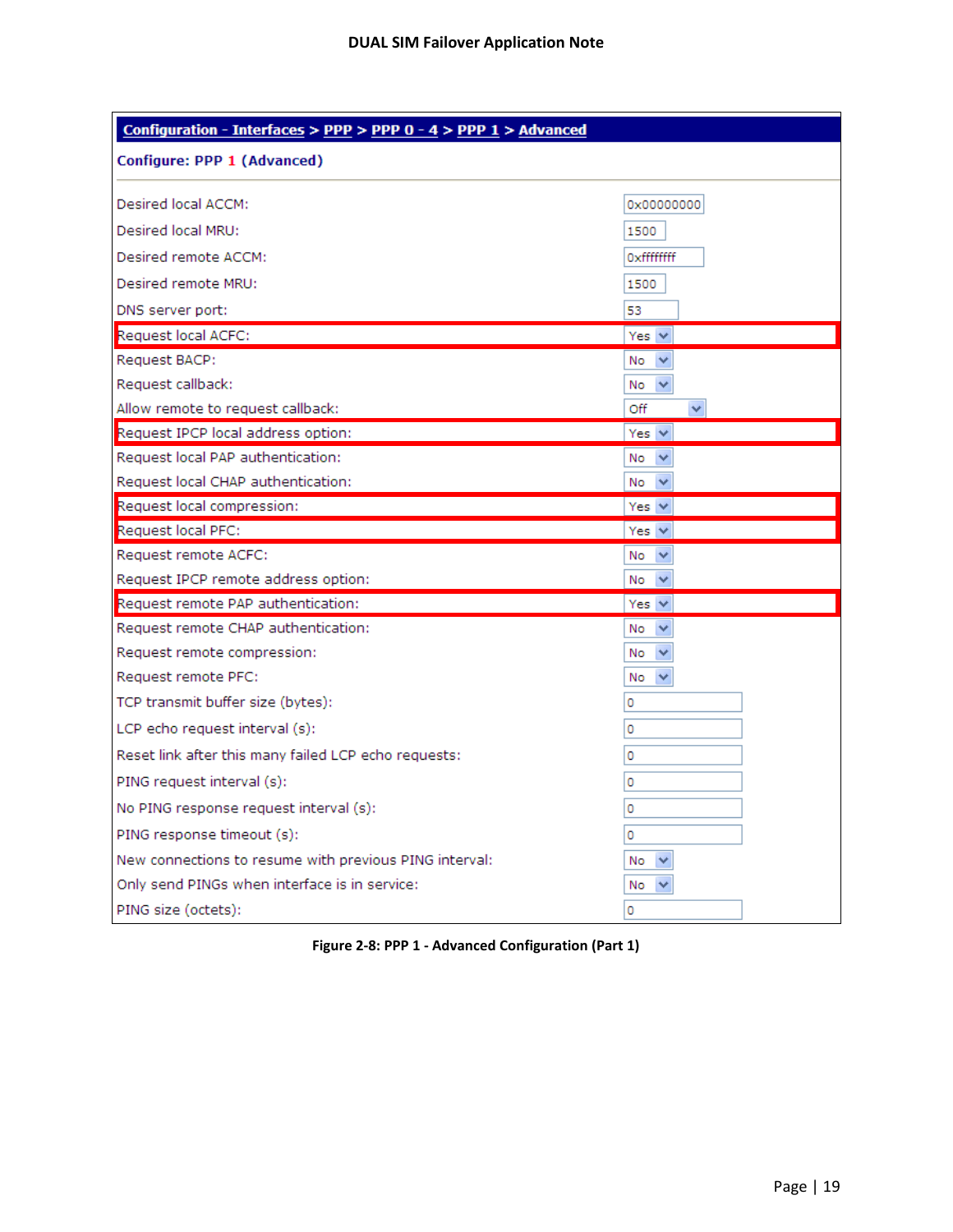| Configuration - Interfaces > PPP > PPP 0 - 4 > PPP 1 > Advanced                                          |                             |
|----------------------------------------------------------------------------------------------------------|-----------------------------|
| Minimum time before link reset (s):                                                                      | 0                           |
| Reboot after this many consecutive link resets:                                                          | 0                           |
| Reboot after this many consecutive failed connections:                                                   | $\circ$                     |
| Auto-activation attempts allowed:                                                                        | 5                           |
| Post-disconnect activation attempts allowed:                                                             | 0                           |
| Inhibit auto-activation when these PPPs are active:                                                      | $\overline{2}$              |
| Inhibit other PPPs when disconnected if still operational:                                               | $No \sim$                   |
| Inhibit mode:                                                                                            | Inhibit if other PPP active |
| IPSec source IP from interface:                                                                          | Default<br>$\checkmark$     |
| IPSec source IP from interface #:                                                                        | $\Omega$                    |
| Layer 1 interface:                                                                                       | Default $\vee$              |
| Laver 1 interface #:                                                                                     | 0                           |
| Data limit warning level (kb):                                                                           | O                           |
| Data limit stop level (kb):                                                                              | o                           |
| Data limit reset day of month:                                                                           | 0                           |
| Route broadcasts if this PPP issues an IP address for an Ethernet network: $\overline{N}$ $\overline{V}$ |                             |
| <b>Local CHAP Login Configuration Options</b>                                                            |                             |
| CHAP MD5:                                                                                                | Enabled                     |
| MS-CHAP Algorithm:                                                                                       | Disabled                    |
| MS-CHAPv2 Algorithm:                                                                                     | Disabled                    |
| <b>Remote CHAP Login Configuration Options</b>                                                           |                             |
| CHAP MD5:                                                                                                | Enabled $\vee$              |
| MS-CHAP Algorithm:                                                                                       | Enabled $\vee$              |
| MS-CHAPv2 Algorithm:                                                                                     | Enabled $\vee$              |
| Enable Top Talker Monitoring:                                                                            | No                          |
| ОΚ                                                                                                       | Cancel                      |
| Load answering defaults                                                                                  | Load dialling defaults      |

<span id="page-19-0"></span>**Figure 2-9: PPP 1 - Advanced Configuration (Part 2)**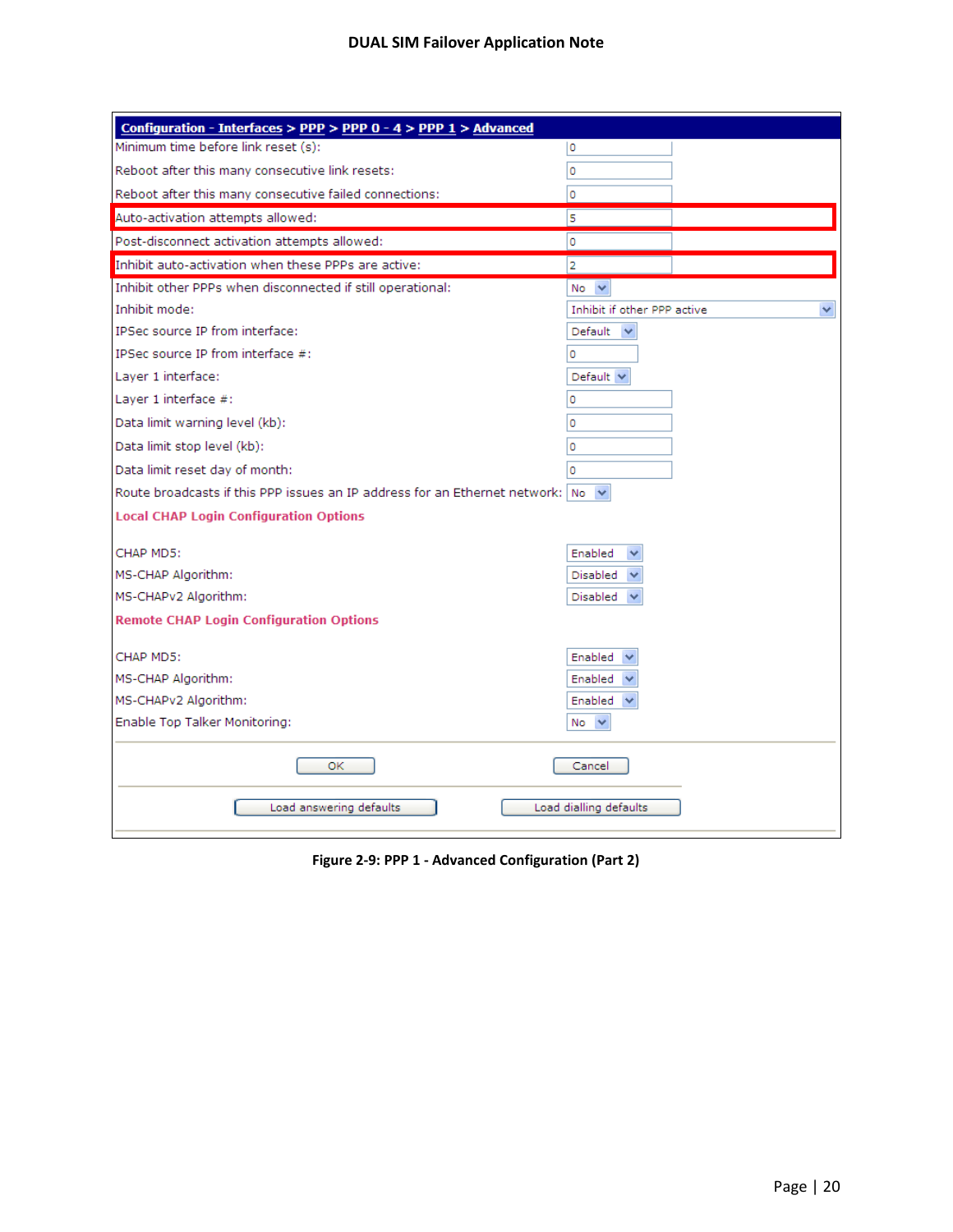## *Important Note*

*The following pages (22 to 24 inclusive) show how to configure PPP 2 Standard for the two different methods of failover to SIM 2 mentioned in the "Outline" section 1.1.*

*Page 24 (section 2.7) onwards is required for both methods.*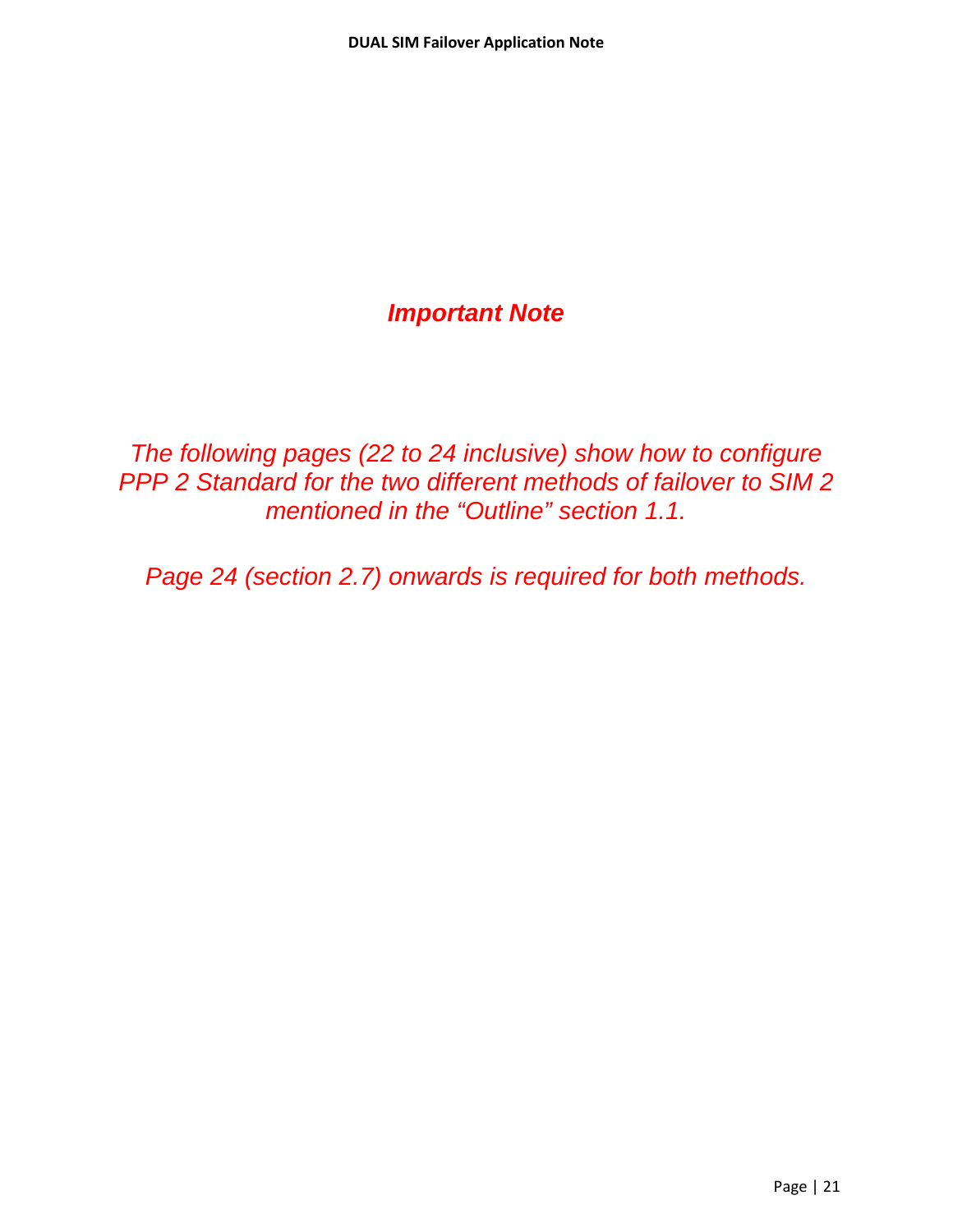## <span id="page-21-0"></span>*2.5 PPP 2 Interface Configuration for SIM 2 –Method 1*

*Method 1 ONLY: Fall back to temporary W-WAN connection on SIM 2. After a specified amount of link up-time or inactivity the Transport will attempt to raise the W-WAN connection on SIM 1.*

#### <span id="page-21-1"></span>**2.5.1 PPP 2 Standard Parameter Configuration**

The configuration page is located under **Configuration - Interfaces > PPP > PPP 0 - 4 > PPP 2 > Standard.** 

The parameters are basically the same, with a few exceptions. The following table shows all parameters, and the figure shows only the different settings. To see the other settings, refer to Figures 2-5 through 2-7.

<span id="page-21-2"></span>

| <b>Parameter</b>               | <b>Setting</b>       | <b>Description</b>                                                                                                    |
|--------------------------------|----------------------|-----------------------------------------------------------------------------------------------------------------------|
| Dial-out number:               | *98*1#               | Dial string to attach to the GSM network                                                                              |
| Use W-WAN/external<br>modem:   | Any W-WAN<br>channel | Configures the router to use any W-WAN channel                                                                        |
| <b>W-WAN SIM:</b>              | SIM <sub>2</sub>     | Configures the W-WAN link on PPP 2 to use SIM<br>card 2                                                               |
| Username:                      | Username             | Username provided by the mobile carrier                                                                               |
| Password:                      |                      | Password provided by the mobile carrier                                                                               |
| Confirm Password:              |                      | Same as above                                                                                                         |
| Always On Mode:                | ON                   | Auto activates PPP 2 and keeps the link up                                                                            |
| <b>Inactivity Timeout (s):</b> | 120                  | Causes the Transport to drop this W-WAN link<br>after a specified period of inactivity on the link<br>(variable)      |
| Maximum link up-time (s):      | 1200                 | Caused the Transport to drop this W-WAN link<br>after it has been active for a specified period of<br>time (variable) |
| Firewall:                      | ON                   | Activates the Firewall/Stateful Route Inspection on<br>PPP <sub>2</sub>                                               |
| Local IP Address:              | 0.0.0.0              | Requests an IP address from the mobile carrier                                                                        |

#### **Table 2-7: PPP 1 Standard Parameters**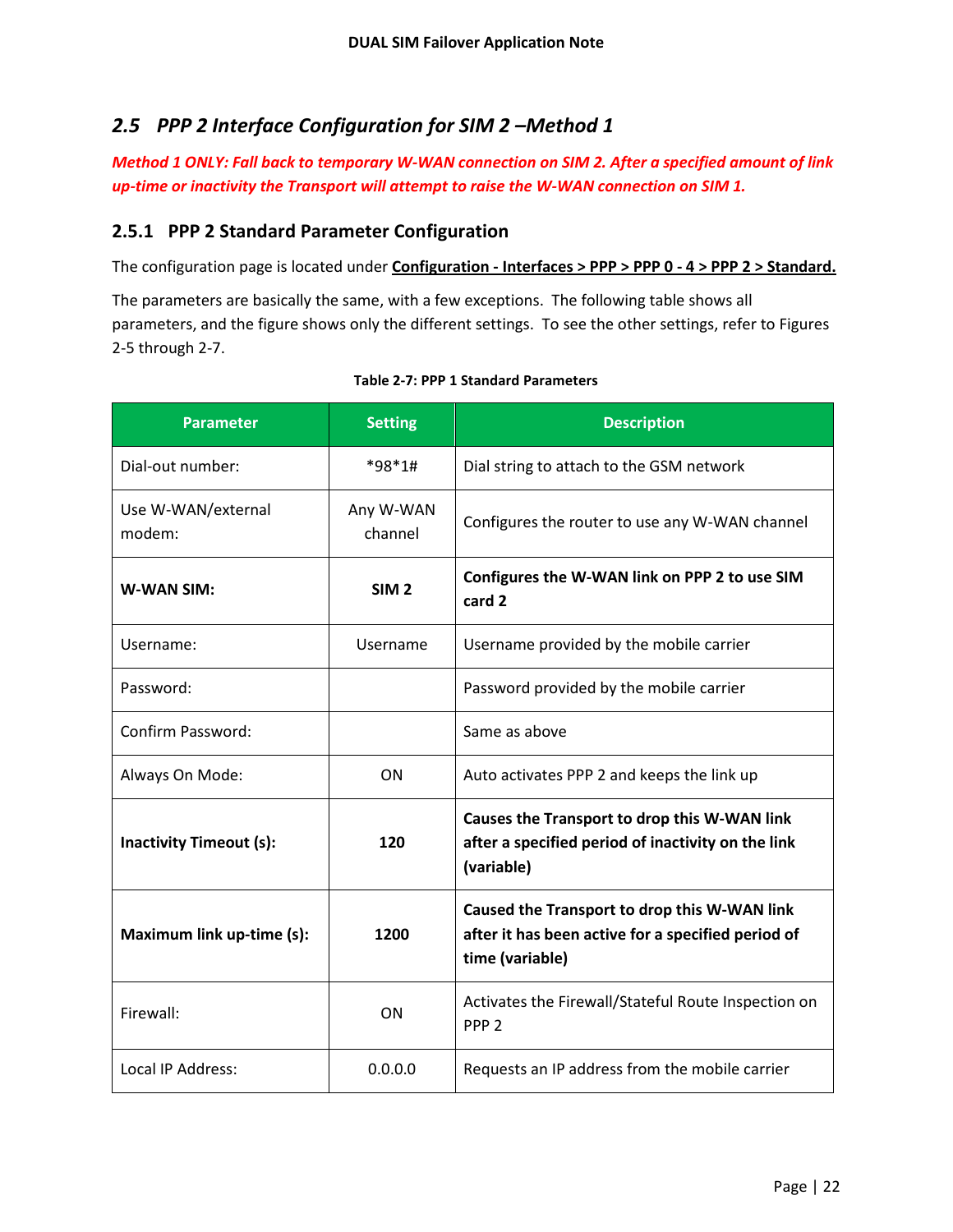| Configuration - Interfaces > PPP > PPP 0 - 4 > PPP 2 > Standard |                |  |
|-----------------------------------------------------------------|----------------|--|
| Configure: PPP 2 (Standard)                                     |                |  |
| W-WAN SIM:                                                      | $SIM 2 \times$ |  |
| Username:                                                       |                |  |
| Password (Empty):                                               |                |  |
| Confirm password:                                               |                |  |
| AODI NUA:                                                       |                |  |
| Secondary DNS server:                                           |                |  |
| DNS IP served to peer:                                          |                |  |
| Secondary DNS IP served to peer:                                |                |  |
| Multi-link:                                                     | Off $\vee$     |  |
| Inactivity timeout (s):                                         | 120            |  |
| Inactivity timeout $#2(s)$ :                                    | 0              |  |
| RX packet Inactivity timeout (s):                               | 0              |  |
| Traffic activation inactivity timeout (s):                      | 0              |  |
| Minimum link up-time (s):                                       | ٥              |  |
| Maximum link up-time (s):                                       | 1200           |  |
| Maximum negotiation time (s):                                   | 0              |  |
| Firewall:                                                       | On $\vee$      |  |

**Figure 2-10: PPP 2 Standard Configuration**

## <span id="page-22-2"></span><span id="page-22-0"></span>*2.6 PPP 2 Interface Configuration for SIM 2 –Method 2*

*Method 2 ONLY: Fall back to permanent W-WAN connection on SIM 2. The Transport will continue to use SIM 2 until such a time when a problem is detected on that link. The Transport will then attempt to raise the W-WAN connection on SIM 1.*

#### <span id="page-22-1"></span>**2.6.1 PPP 2 Standard Parameter Configuration**

The configuration page is located under **Configuration - Interfaces > PPP > PPP 0 - 4 > PPP 2 > Standard.** 

The parameters are the same as PPP 1's configuration as listed below in Table 2-8, with the exception of the W-WAN SIM being set to SIM 2.

<span id="page-22-3"></span>

| <b>Parameter</b>             | <b>Setting</b>       | <b>Description</b>                             |
|------------------------------|----------------------|------------------------------------------------|
| Dial-out number:             | $*98*1#$             | Dial string to attach to the GSM network       |
| Use W-WAN/external<br>modem: | Any W-WAN<br>channel | Configures the router to use any W-WAN channel |
| <b>W-WAN SIM:</b>            | SIM <sub>2</sub>     | Configures the W-WAN link on PPP 2 to use SIM  |

|  |  | Table 2-8: PPP 1 Standard Parameters |
|--|--|--------------------------------------|
|  |  |                                      |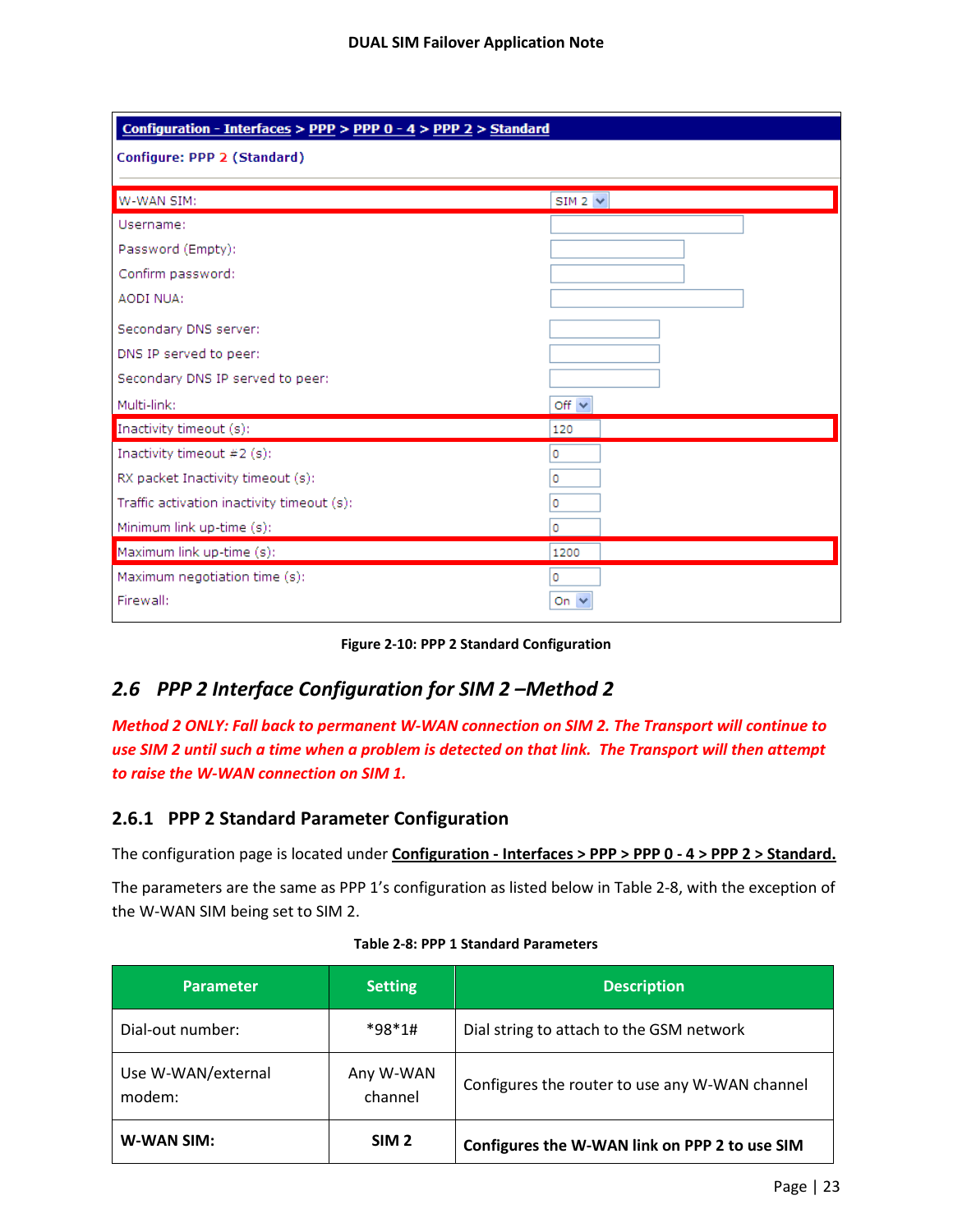|                   |          | card 2                                                                  |
|-------------------|----------|-------------------------------------------------------------------------|
| Username:         | Username | Username provided by the mobile carrier                                 |
| Password:         |          | Password provided by the mobile carrier                                 |
| Confirm Password: |          | Same as above                                                           |
| Always On Mode:   | ON.      | Auto activates PPP 2 and keeps the link up                              |
| Firewall:         | ON.      | Activates the Firewall/Stateful Route Inspection on<br>PPP <sub>2</sub> |
| Local IP Address: | 0.0.0.0  | Requests an IP address from the mobile carrier                          |

## <span id="page-23-0"></span>*2.7 PPP 2 Advanced Parameter Configuration for SIM 2 – Methods 1 & 2*

*The following is required for both methods:*

#### <span id="page-23-1"></span>**2.7.1 PPP 2 Advanced Settings**

The configuration is the same as PPP 1's advanced settings (e.g., Request local ACFC, Request IPCP local address option, etc.) and should be referred to when configuring PPP 2 Advanced. The difference is in the **Inhibit auto-activation when these PPPs are active** setting, which is set to "1" as shown in Table 2-9.

#### **Table 2-9: PPP 1 Standard Parameters**

<span id="page-23-3"></span>

| Parameter                                              | <b>Setting</b> | <b>Description</b>                                                                       |
|--------------------------------------------------------|----------------|------------------------------------------------------------------------------------------|
| Auto-activation attempts<br>allowed:                   | 5              | Allows PPP 2 a total of 5 activation attempts before<br>the PPP 1 link can override it   |
| Inhibit auto-activation when<br>these PPPs are active: |                | Configures PPP 2 to inhibit PPP 1 from raising its W-<br>WAN link whilst PPP 2 is active |

## <span id="page-23-2"></span>*2.8 Stateful Route Inspection*

SRI or Stateful Route Inspection is a passive error detection technique. All Transport routers come with a powerful stateful firewall. In addition to the blocking of un-authorized traffic, the firewall can be used to monitor traffic on a particular interface and flag routes as OOS (out of service) or even deactivate PPP links. In the context of W-WAN problem detection, the firewall can be used to deactivate a PPP link to the W-WAN network and cause it to re-negotiate, thus potentially fixing the problem detected. For the purpose of this application note all traffic shall be allowed to pass through the firewall unhindered.

This configuration will cause the Transport to send the data through a standby interface, which will be a W-WAN link using a second SIM card. Both SIM cards can be registered with the same or different GSM providers.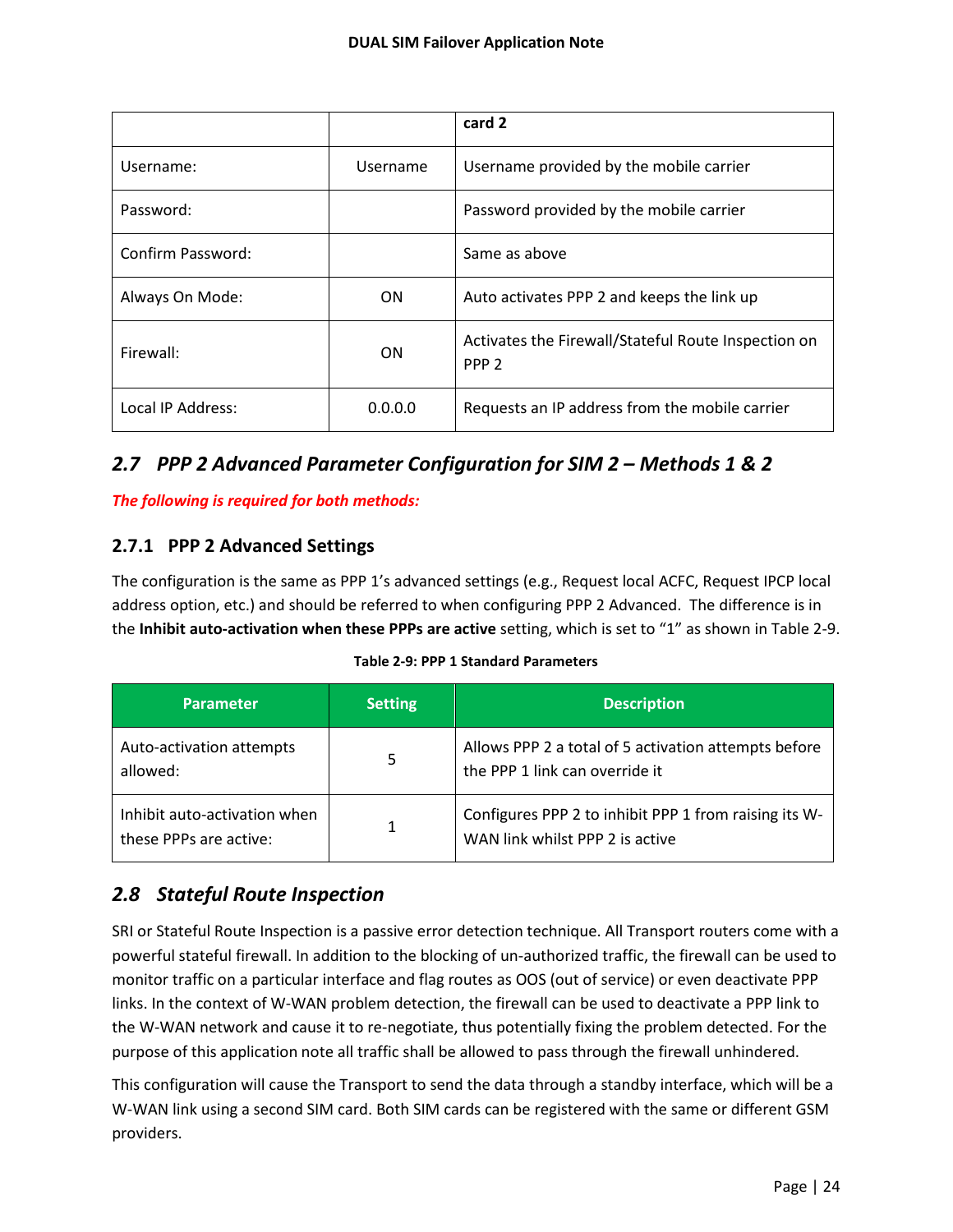To detect a problem on a current W-WAN link, the Transport is configured to monitor traffic to a frequently used host over that connection. If the connection to that host fails (e.g. suffers packet loss) the Transport will drop the current W-WAN link and raise another link using the second SIM card.

## <span id="page-24-0"></span>*2.9 Configuring the Firewall*

The firewall requires three rules.

- 1. Monitor traffic to the host on PPP 1
- 2. Monitor traffic to the host on PPP 2
- 3. Pass all other traffic (This is due to the firewall's default action of blocking all traffic unless specified)

The firewall can be configured in one of two ways.

- **1.** Write the rules directly using the Transport web user interface by browsing to **Configuration - Security > FireWall**
- **2.** Create a text file with the rules called "fw.txt" and upload it to the Transport via FTP.

This document shows the first method. For instructions on the second method, refer to the **Digi Transport User Guide** .

#### <span id="page-24-1"></span>**2.9.1 Firewall Stateful Route Inspection Rules**

The rules are as follows

- Rule 1. pass out break end on ppp 1 proto tcp from any to <Host IP Address> flags s!a inspectstate oos  $1$  t=5 c=2 d=2
- Rule 2. pass out break end on ppp 2 proto tcp from any to <Host IP Address> flags s!a inspectstate oos  $1$  t=5 c=2 d=2
- Rule 3. Pass
	- The first rule monitors tcp traffic on PPP 1 (when active) to the host IP address.
	- The second rule monitors tcp traffic on PPP 2 (when active) to the host IP address.
	- The third rule allows all other traffic to pass unhindered

Figure 2-11 shows the WebUI version of the configuration. The IP address is an example public IP.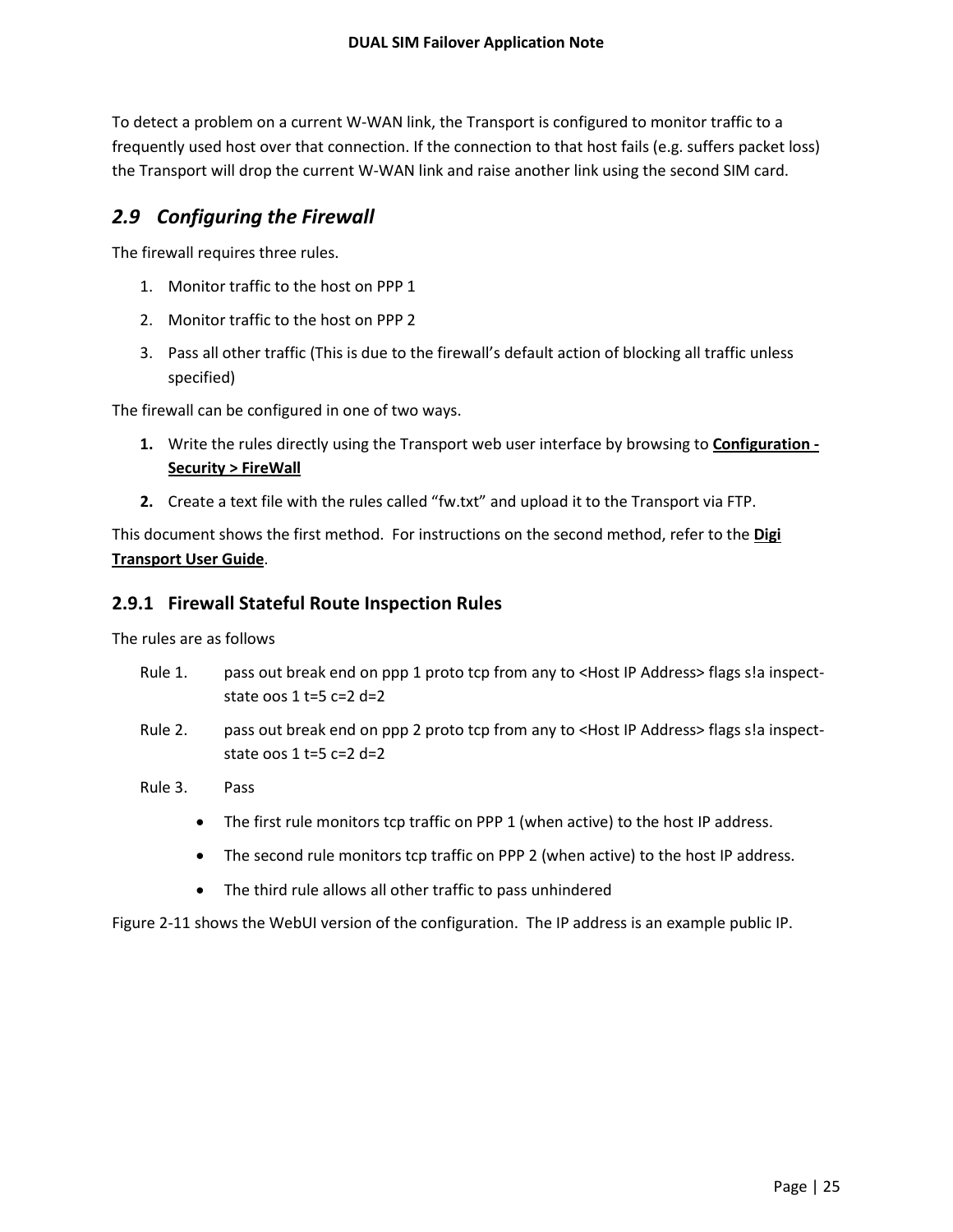**Figure 2-11: Firewall Rules**

#### <span id="page-25-1"></span><span id="page-25-0"></span>**2.9.2 Inspect-State with Out of Service Option**

This option allows the stateful inspect engine to mark as *out of service* any routes associated with the specified interface.

**oos 1** marks the route out of service for 1 second, enabling the second default route to come in to service.

**t=5** specifies the length of time in seconds the unit will wait for a TCP connection to the host to be successful.

**c=2** specifies the number of times the rule must expire before the route is marked as out of service, meaning two TCP connections in a row to the host IP address will have to fail.\*

**d=2** specifies the number of times the rule must expire before the PPP interface is deactivated, meaning two TCP connections in a row to the host IP address will have to fail.\*

The rule will also expire (triggering interface deactivation and SIM switching) if 10 TCP retransmit packets in a row are seen to leave the PPP interface with no reply received.

*\*Note: c=n and d=n should be the same value*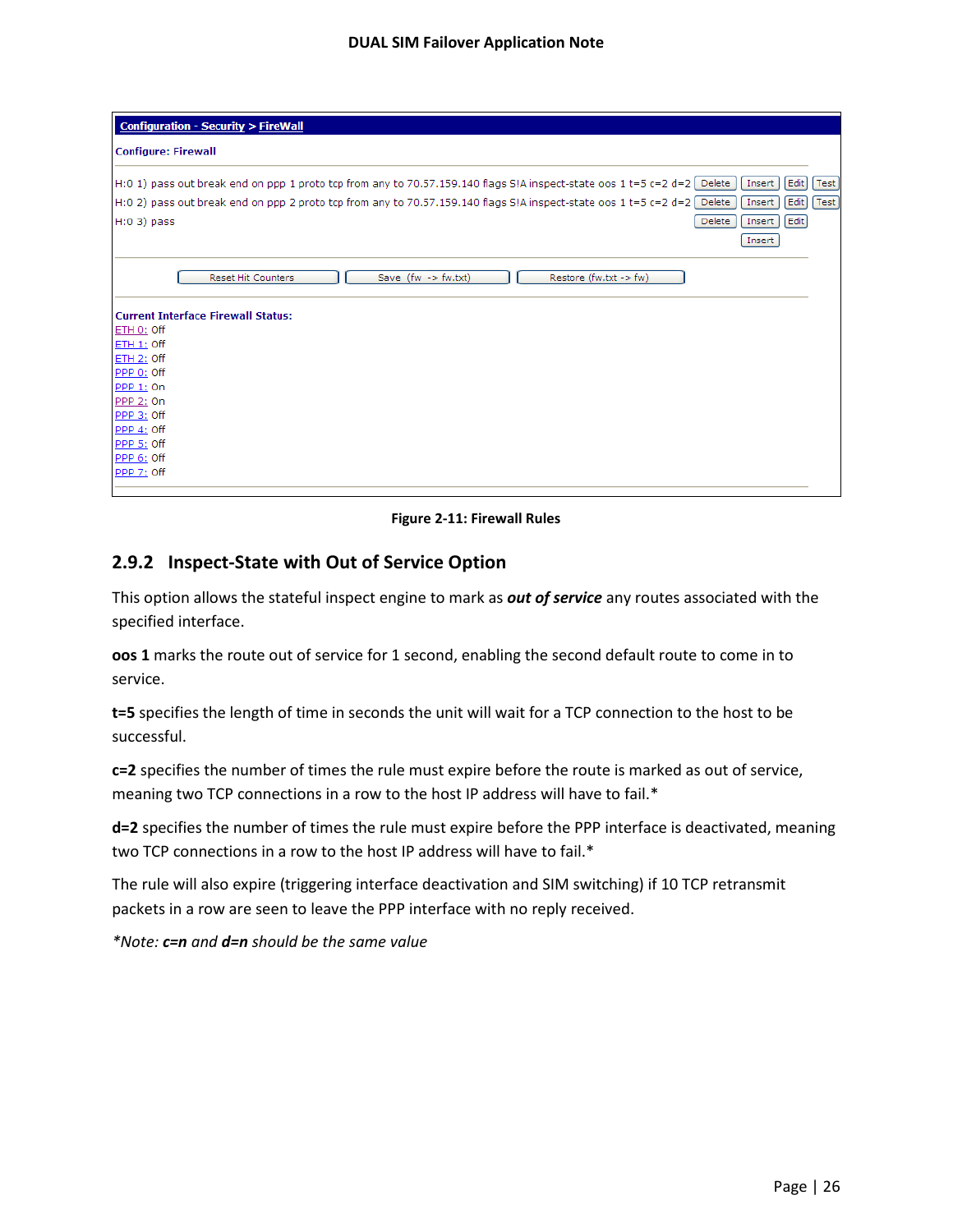## <span id="page-26-0"></span>**3 STATUS AND TESTING**

The Status menu of the Transport's web interface is a useful tool for giving the user a definitive view of the router's current state. The Event Log is also an essential tool when testing the failover process. The status is found by browsing to **Diagnostics–Status**, and then choosing the particular interface such as **Mobile**, **PPP** , etc.

#### <span id="page-26-1"></span>*3.1 Status*

#### <span id="page-26-2"></span>**3.1.1 Status: Mobile**

Figure 3-1 is the status of the mobile/W-WAN module.

| Diagnostics - Status > Mobile                                                                                   |                                                                    |  |  |
|-----------------------------------------------------------------------------------------------------------------|--------------------------------------------------------------------|--|--|
| <b>Results of Last Module Status Poll:</b><br><b>Outcome: Got modem status OK:</b><br>Time: 9 Jun 2009 16:30:07 |                                                                    |  |  |
| READY<br>ISIM status                                                                                            |                                                                    |  |  |
| Signal strength                                                                                                 | -91 dBm                                                            |  |  |
| Manufacturer                                                                                                    | Sierra Wireless, Inc.                                              |  |  |
| Model                                                                                                           | MC8775                                                             |  |  |
| IMEI                                                                                                            | 352678014991092                                                    |  |  |
| <b>IMSI</b>                                                                                                     | 310410199340535                                                    |  |  |
| Firmware                                                                                                        | H1_1_9_3MCAP C:/WS/FW/H1_1_9_3MCAP/MSM6280/SRC 2007/12/12 11:49:21 |  |  |
| GPRS Attachment Status   Attached                                                                               |                                                                    |  |  |
| <b>GPRS Registration</b>                                                                                        | Registered, home network                                           |  |  |
| <b>GSM Registration</b>                                                                                         | Registered, home network lac:B3AD ci:9D2D                          |  |  |
| Network                                                                                                         | 0,0,"",2                                                           |  |  |
| Radio Access Technology UMTS                                                                                    |                                                                    |  |  |
| Network Technology                                                                                              | <b>HSDPA</b>                                                       |  |  |

#### **Figure 3-1: Mobile Status**

#### <span id="page-26-4"></span><span id="page-26-3"></span>*3.2 Status: PPP*

Figure 3-2 is the status of PPP 1. PPP 2 would be inactive at this point, as PPP 1 is associated with the higher priority default route.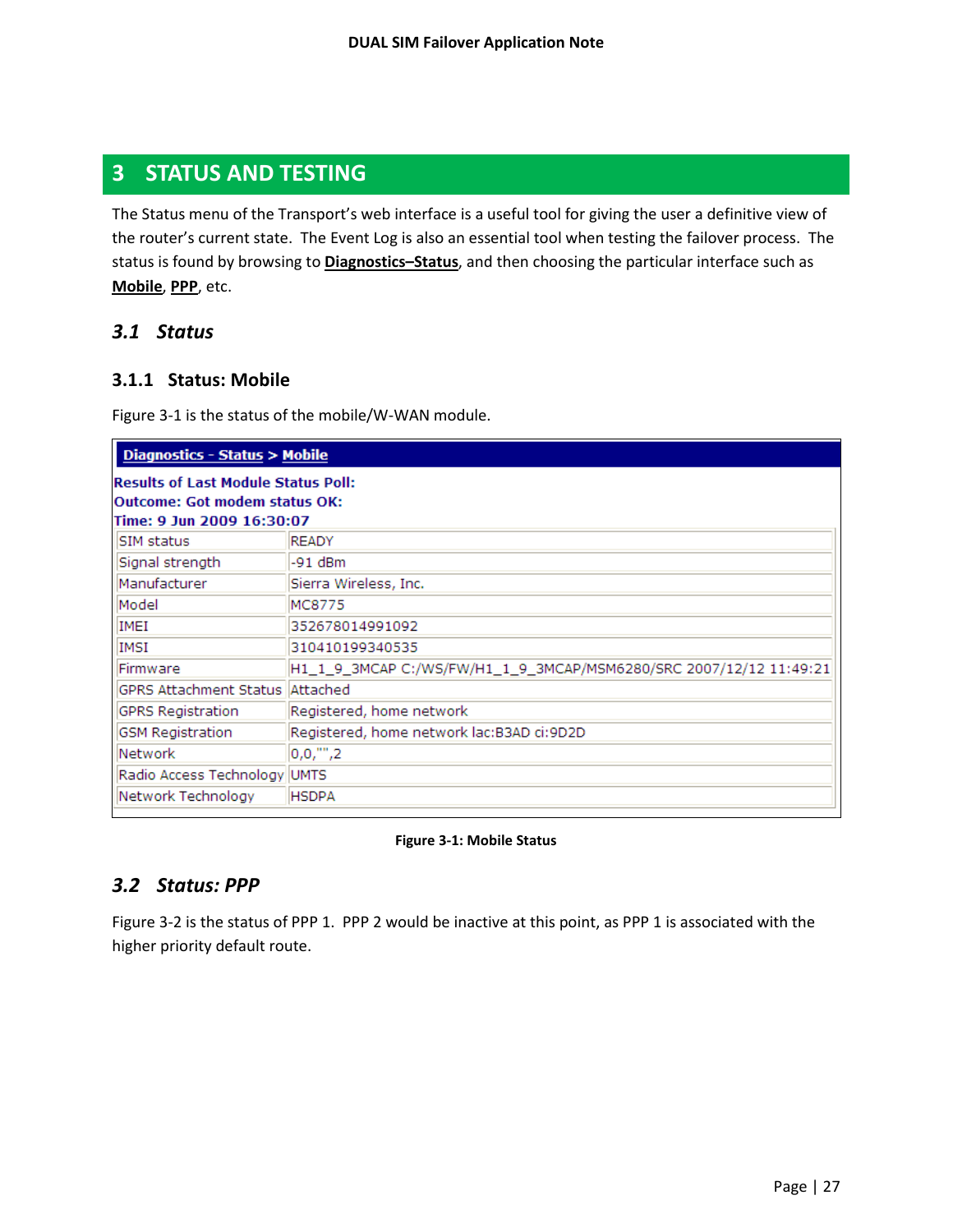| Diagnostics - Status > PPP > PPP 0 - 4 > PPP 1 > View |                  |               |  |
|-------------------------------------------------------|------------------|---------------|--|
| <b>PPP 1 Status</b>                                   |                  |               |  |
| Name:                                                 |                  |               |  |
| <b>Uptime: 0 Hrs 7 Mins 2 Seconds</b>                 |                  |               |  |
| <b>Option</b>                                         | Local            | <b>Remote</b> |  |
| <b>MRU</b>                                            | 1500             | 1500          |  |
| ACCM                                                  | 0x0              | 0x0           |  |
| VJ Compression                                        | <b>OFF</b>       | <b>OFF</b>    |  |
| Link Active With Entity                               | ASY <sub>5</sub> |               |  |
| IP Address                                            | 10.1.170.80      |               |  |
| DNS Server IP Address                                 | 172.18.7.170     |               |  |
| Secondary DNS Server IP<br>Address                    | 172.18.7.170     |               |  |
| Outgoing Call To                                      | $*98*1#$         |               |  |

#### **Figure 3-2: PPP 1 Status**

## <span id="page-27-2"></span><span id="page-27-0"></span>*3.3 Testing*

There were two methods used to test the failover process:

#### <span id="page-27-1"></span>**3.3.1 Test 1: The W-WAN link is Unable to Activate**

This test is performed by removing the antenna, causing the signal strength to drop too low to allow a connection. Without the antenna, the Transport should be unable to raise a link.

The following figure shows the events in the Event Log as the router fails over from SIM 1 to SIM 2. Note: The Event Log displays the most recent entry on top, so this should be read from the bottom of the figure.

#### *NOTE: The log refers to "GPRS link", but is referring to GSM.*

16:56:36, 09 Jun 2009,GPRS link failed -> power cycle,New SIM 16:56:36, 09 Jun 2009,Modem disconnected on asy 5,23 16:56:36, 09 Jun 2009,GPRS SIM 2 present 16:56:36, 09 Jun 2009,GPRS using SIM 2 (present) 16:56:35, 09 Jun 2009,Modem disconnected on asy 5,Normal Breakdown 16:56:33, 09 Jun 2009,Default Route 0 Out Of Service,Activation 16:56:33, 09 Jun 2009,PPP 1 Out Of Service,Activation 16:56:33, 09 Jun 2009,PPP 1 down,Rebooting

#### **Figure 3-3: Test 1 Event Log**

<span id="page-27-3"></span>These entries show PPP 1 being take out of service and the switch to SIM 2. Because the antenna is not connected, SIM 2 will not be able to connect either.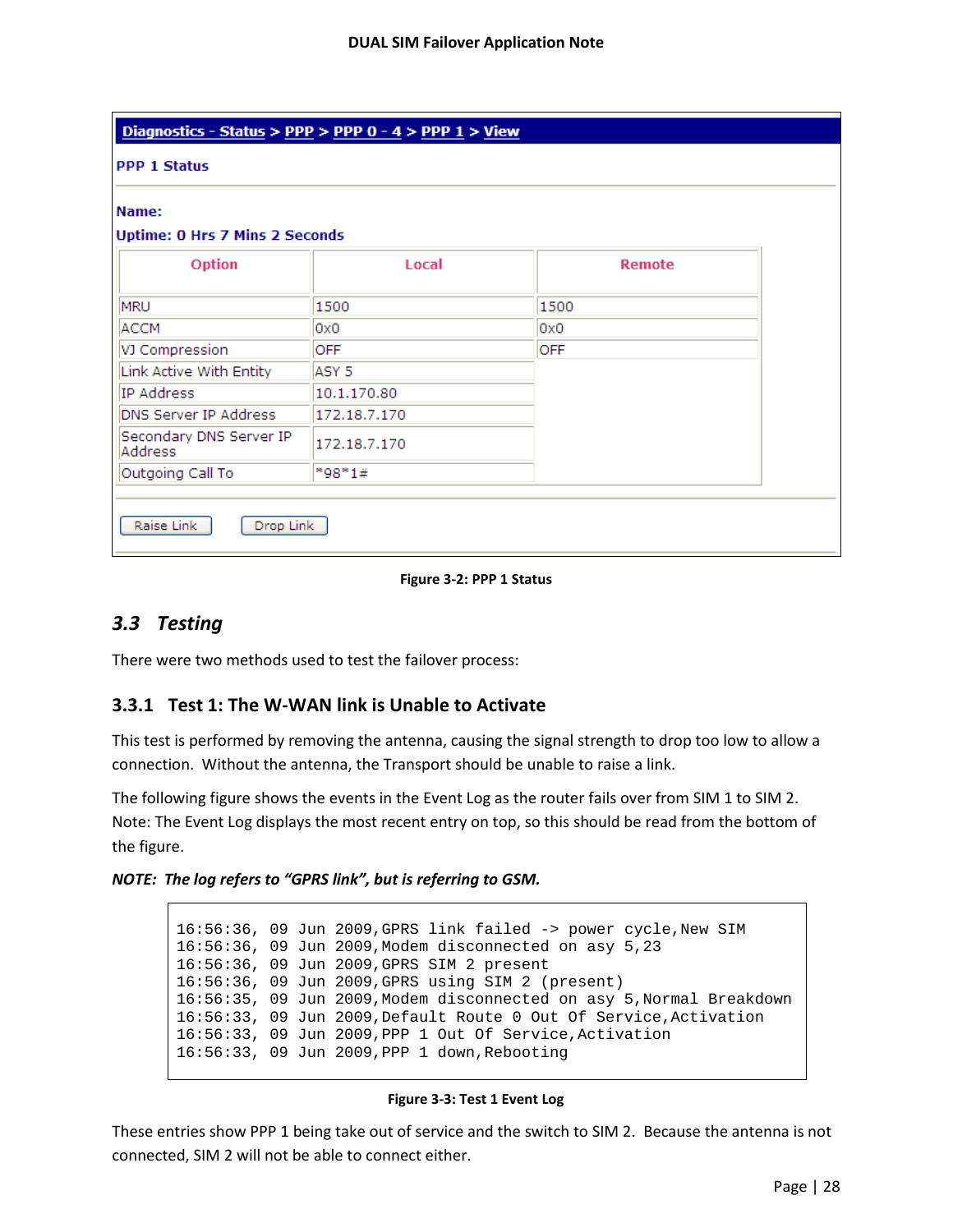#### <span id="page-28-0"></span>**3.3.2 Test 2: TCP Connection Fails over W-WAN**

This test can be accomplished two ways:

- 1. Disconnect the host specified in the firewall rule
- 2. Change the host IP address to a non-existent address

For this Application Note, the second method was used.

The PPP 1 rule was changed from:

#### *pass out break end on ppp 1 proto tcp from any to 70.57.159.140 flags S!A inspect-state oos 1 t=5 c=2 d=2*

To:

```
pass out break end on ppp 1 proto tcp from any to 172.16.1.1 flags S!A inspect-state oos 1 
t=5 c=2 d=2
```
To activate the failure of TCP packets to pass over PPP 1, a web browser was used, pointing to the host address *172.16.1.1*.

To verify this test, both the Event Log and the firewall counters were used. Prior to trying to access 172.16.1.1 via HTTP, the counters were the following:

| $\blacksquare$ Configuration - Security > FireWall                                                                 |  |  |  |  |
|--------------------------------------------------------------------------------------------------------------------|--|--|--|--|
| <b>Configure: Firewall</b>                                                                                         |  |  |  |  |
| $H:0$ 1) pass out break end on ppp 1 proto tcp from any to 172.16.1.1 flags SIA inspect-state oos 1 t=5 c=2 d=2    |  |  |  |  |
| $H:0$ 2) pass out break end on ppp 2 proto tcp from any to 70.57.159.140 flags SIA inspect-state oos 1 t=5 c=2 d=2 |  |  |  |  |
| $(H:423)$ pass                                                                                                     |  |  |  |  |

#### **Figure 3-4: Firewall Counters Prior to Passing TCP Traffic Over PPP 1**

<span id="page-28-1"></span>Notice only rule #3 has any traffic.

| $\blacksquare$ Configuration - Security > FireWall |                                                                                                                    |  |  |
|----------------------------------------------------|--------------------------------------------------------------------------------------------------------------------|--|--|
|                                                    | Configure: Firewall                                                                                                |  |  |
|                                                    | $(H:3, 1)$ pass out break end on ppp 1 proto tcp from any to 172.16.1.1 flags SIA inspect-state oos 1 t=5 c=2 d=2  |  |  |
|                                                    | $H:0$ 2) pass out break end on ppp 2 proto tcp from any to 70.57.159.140 flags SIA inspect-state oos 1 t=5 c=2 d=2 |  |  |
|                                                    | $H:423$ ) pass                                                                                                     |  |  |

#### **Figure 3-5: Firewall Counters After to Passing TCP Traffic Over PPP 1**

<span id="page-28-2"></span>Once an HTTP connection to 172.16.1.1 was attempted, the firewall shows three packets were sent out PPP 1.